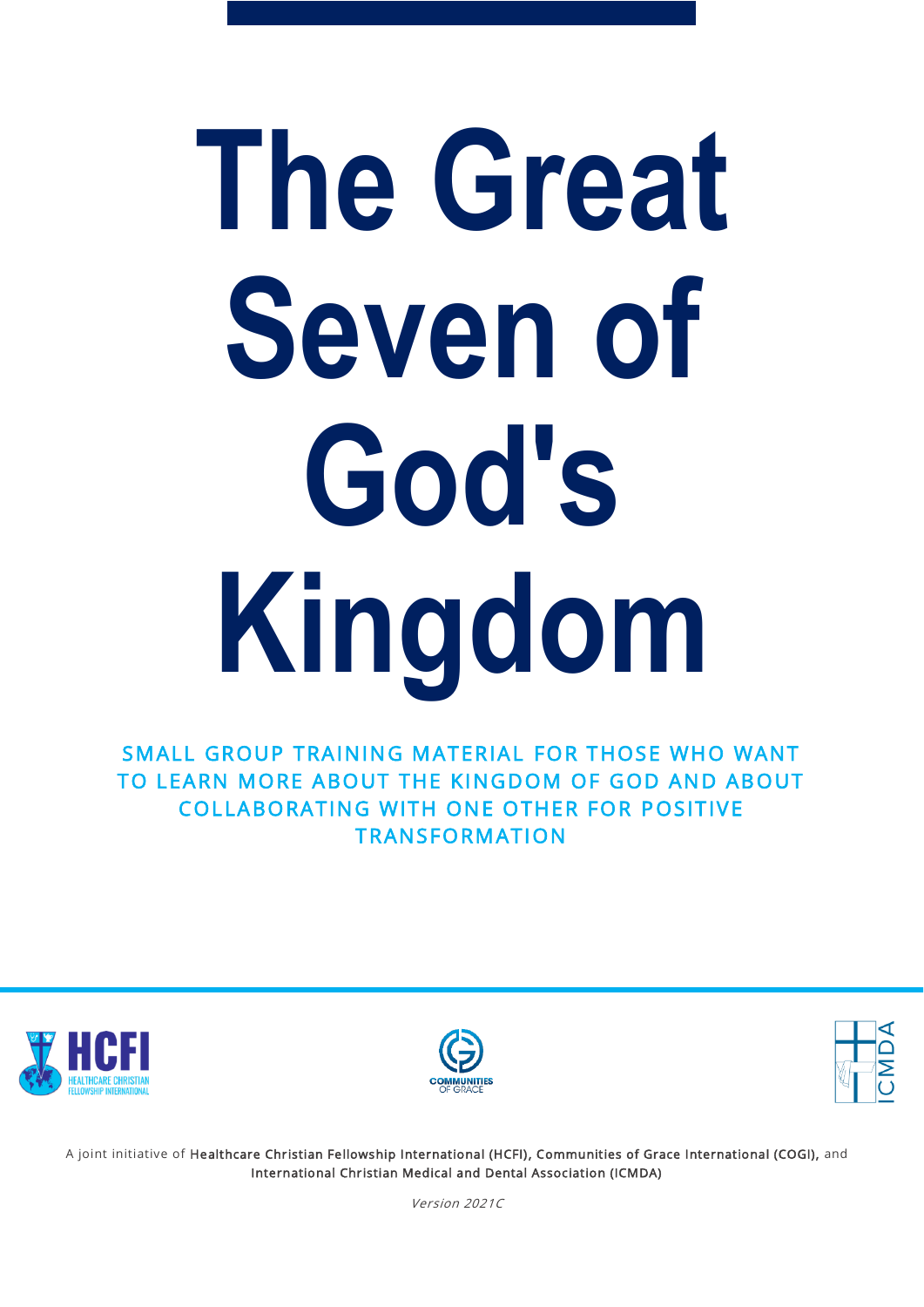## <span id="page-1-0"></span>**Table of Contents**

| <b>Table of Contents</b>                             | $\overline{2}$ |
|------------------------------------------------------|----------------|
| Introduction                                         | 5              |
| A vision for the future                              | 5              |
| The goal                                             | 5              |
| Lifestyle                                            | 5              |
| <b>Great Seven of God's Kingdom</b>                  | 5              |
| <b>Discovery Groups</b>                              | 6              |
| Definition of a Discovery Group:                     | 6              |
| Format:                                              | 6              |
| Role of the facilitator:                             | 7              |
| Role of the coach / responsible leader:              | 7              |
| <b>Session 1. Great Repentance</b>                   | 8              |
| Look Back: Celebration and Fellowship (1/3 of time)  | 8              |
| Facilitate the discussions on these questions:       | 8              |
| Look Up: Listening to God's Word (1/3 of time)       | 9              |
| Matthew 4:13-17                                      | 9              |
| Digging deeper                                       | 9              |
| Discussion based on the Scripture and Digging Deeper | 11             |
| Look Forward: Bless one another to obey (1/3)        | 12             |
| <b>Session 2. Great Blessedness</b>                  | 13             |
| Look Back: Celebration and Fellowship (1/3 of time)  | 13             |
| Facilitate the discussions on these questions:       | 13             |
| Look Up: Listening to God's Word (1/3 of time)       | 14             |
| Matthew 5:3-10                                       | 14             |
| Digging deeper                                       | 14             |
| Discussion based on the Scripture and Digging Deeper | 16             |
| Look Forward: Bless one another to obey (1/3)        | 17             |
| <b>Session 3. Great Torah</b>                        | 18             |
| Look Back: Celebration and Fellowship (1/3 of time)  | 18             |
| Facilitate the discussions on these questions:       | 18             |





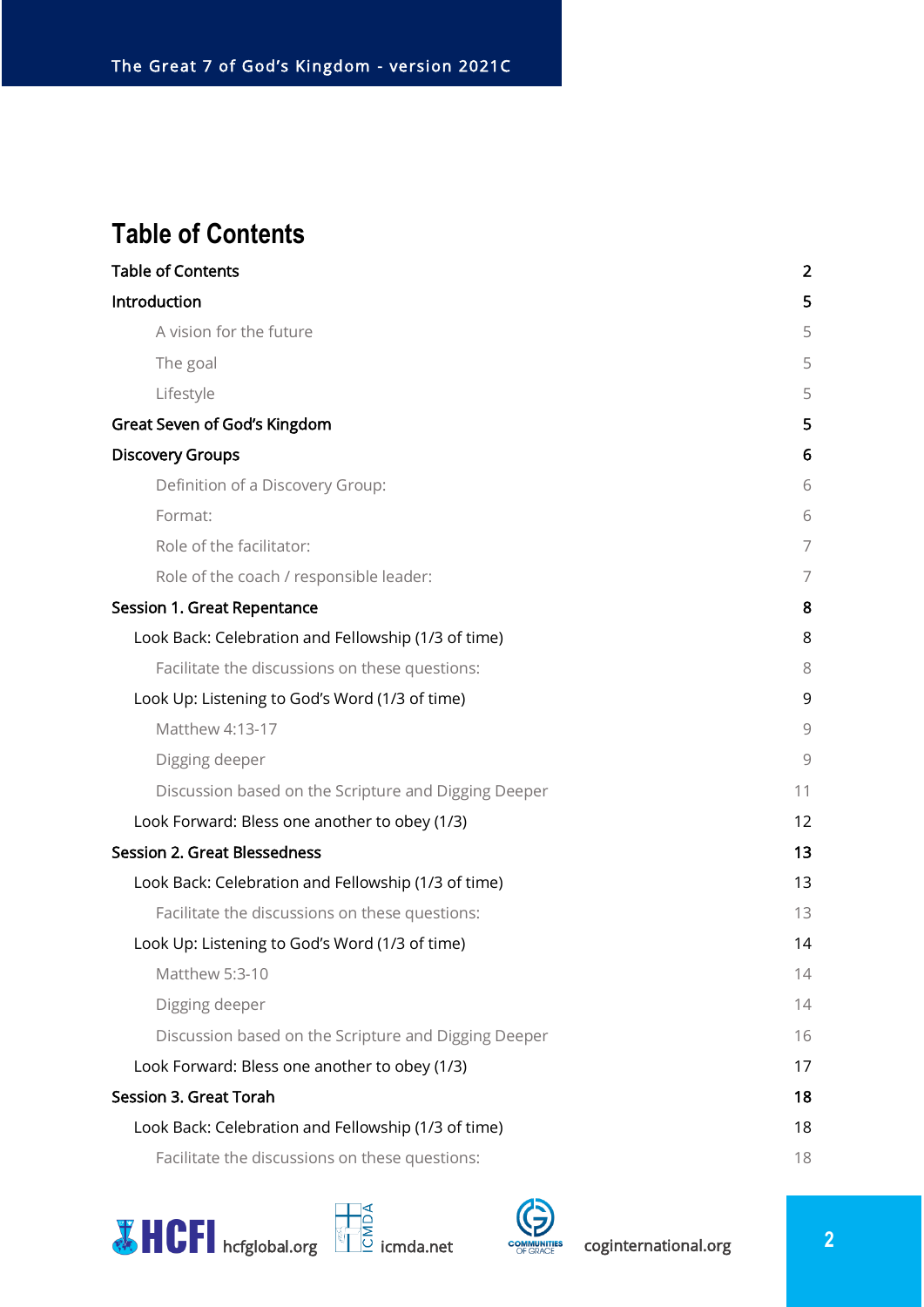| Look Up: Listening to God's Word (1/3 of time)       | 19 |
|------------------------------------------------------|----|
| Matthew 5:17-20                                      | 19 |
| Digging deeper                                       | 19 |
| Discussion based on the Scripture and Digging Deeper | 21 |
| Look Forward: Bless one another to obey (1/3)        | 22 |
| <b>Session 4. Great Prayer</b>                       | 23 |
| Look Back: Celebration and Fellowship (1/3 of time)  | 23 |
| Facilitate the discussions on these questions:       | 23 |
| Look Up: Listening to God's Word (1/3 of time)       | 24 |
| Matthew 6:9-13                                       | 24 |
| <b>Digging Deeper</b>                                | 24 |
| Discussion based on the Scripture and Digging Deeper | 26 |
| Look Forward: Bless one another to obey (1/3)        | 27 |
| <b>Session 5. Great Obedience</b>                    | 28 |
| Look Back: Celebration and Fellowship (1/3 of time)  | 28 |
| Facilitate the discussions on these questions:       | 28 |
| Look Up: Listening to God's Word (1/3 of time)       | 29 |
| Matthew 7:21-23                                      | 29 |
| Digging Deeper                                       | 29 |
| Discussion based on the Scripture and Digging Deeper | 30 |
| Look Forward: Bless one another to obey (1/3)        | 31 |
| <b>Session 6. Great Deliverance</b>                  | 32 |
| Look Back: Celebration and Fellowship (1/3 of time)  | 32 |
| Facilitate the discussions on these questions:       | 32 |
| Look Up: Listening to God's Word (1/3 of time)       | 33 |
| Matthew 12:25-30                                     | 33 |
| <b>Digging Deeper</b>                                | 33 |
| Discussion based on the Scripture and Digging Deeper | 35 |
| Look Forward: Bless one another to obey (1/3)        | 36 |
| <b>Session 7. Great Sower</b>                        | 37 |
| Look Back: Celebration and Fellowship (1/3 of time)  | 37 |
| Facilitate the discussions on these questions:       | 37 |
| Look Up: Listening to God's Word (1/3 of time)       | 38 |
| Matthew 13:3-23                                      | 38 |
| Discussion based on the Scripture                    | 39 |



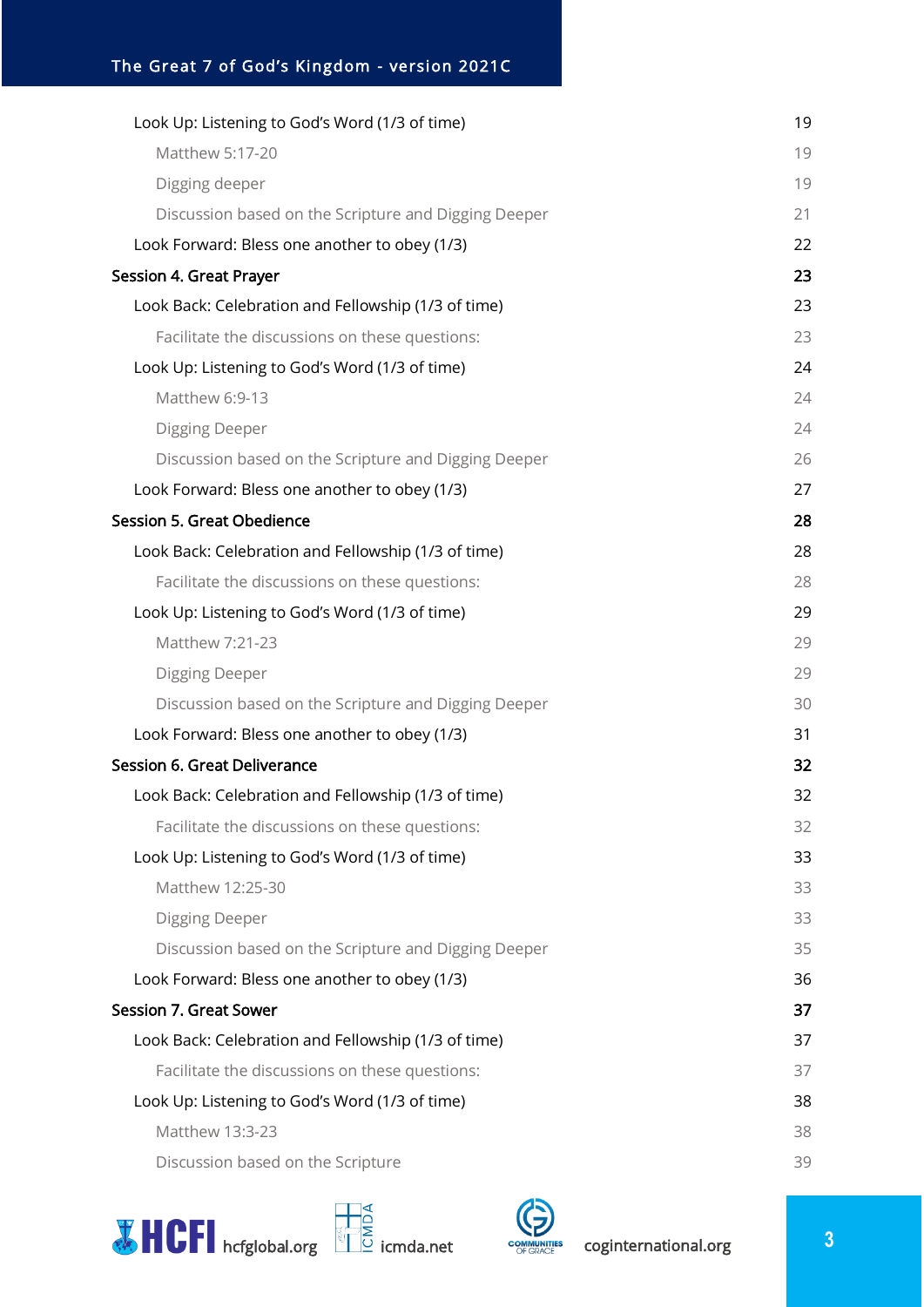| Look Forward: Bless one another to obey (1/3)       | 40 |
|-----------------------------------------------------|----|
| Overview: Three-Part Approach in Discovery Groups   |    |
| Look Back: Celebration and Fellowship (1/3 of time) | 42 |
| Facilitate the discussions on these questions:      | 42 |
| Look Up: Listening to God's Word (1/3 of time)      | 42 |
| Scripture portion taken from the Scripture List     | 42 |
| Discussion based on the Scripture                   | 42 |
| Look Forward: Bless one another to obey (1/3)       | 42 |
| Other series available from HCFI:                   | 43 |
| <b>Further possibilities</b>                        | 43 |
| Addendum 1: SOAPS                                   |    |



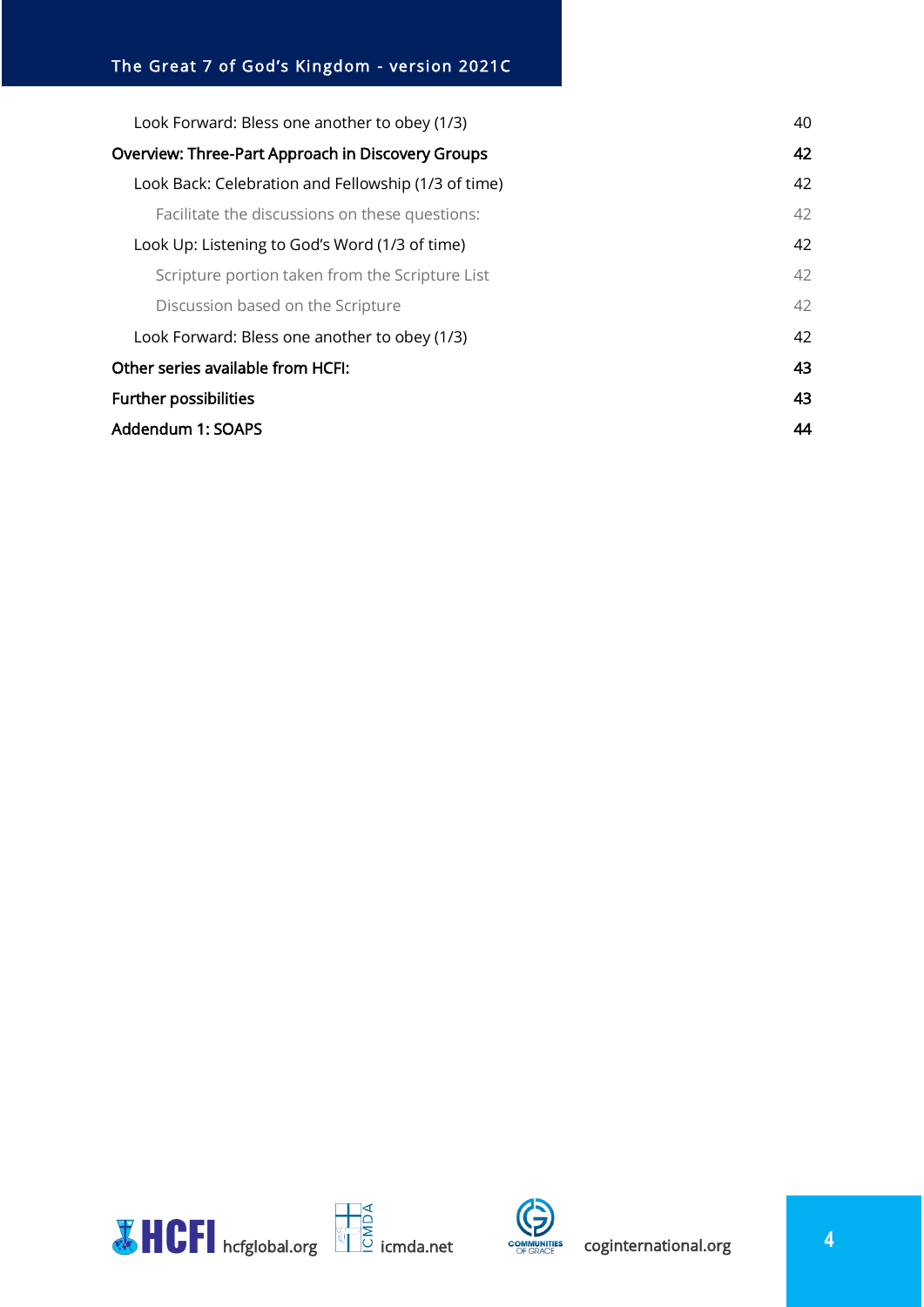## <span id="page-4-0"></span>**Introduction**

## <span id="page-4-1"></span>**A vision for the future**

Would you like your community and country be an inspiring example how human beings can flourish in all areas of their lives?

There is only one way to make significant and lasting progress towards such a future: the Jesus Christ way, implemented by people who collaborate with one another.

Jesus Christ summarized His understanding of such a righteous society in a number of vital teachings about the Kingdom of God. You will discover that Jesus Christ speaks about the Kingdom of God from a place of authority and you will have to make a choice whether you think He is a greater expert on this topic than you are.

The objective of the lessons in this booklet is not only to pass on knowledge, but to make us more acquainted with Jesus Christ and with His approach to life. As we discover His heart, we are challenged: will we allow Him to transform our lives or not?

#### <span id="page-4-2"></span>**The goal**

To explore the possibilities of becoming a network of people who join Jesus Christ in His great plan to further the Kingdom of God, with a special local focus.

## <span id="page-4-3"></span>**Lifestyle**

Remember, the Kingdom of God is about a lifestyle; it is about processes of transformation towards helping one another to flourish as humans. It is not a program or a project but a pilgrimage. Once you embark on your pilgrimage through life together with Jesus Christ, the journey never ends…

## <span id="page-4-4"></span>**Great Seven of God's Kingdom**

We selected the first seven (of 21) of the teachings of Jesus Christ about God's Kingdom as found in the Gospels as content for this workbook:

Great Repentance: Matthew 4:13-17 Great Blessedness: Matthew 5:3-10 Great Torah: Matthew 5:17-20 Great Prayer: Matthew 6:9-13 Great Obedience: Matthew 7:21-23 Great Deliverance: Matthew 12:25-30 Great Sower: Matthew 13:3-23



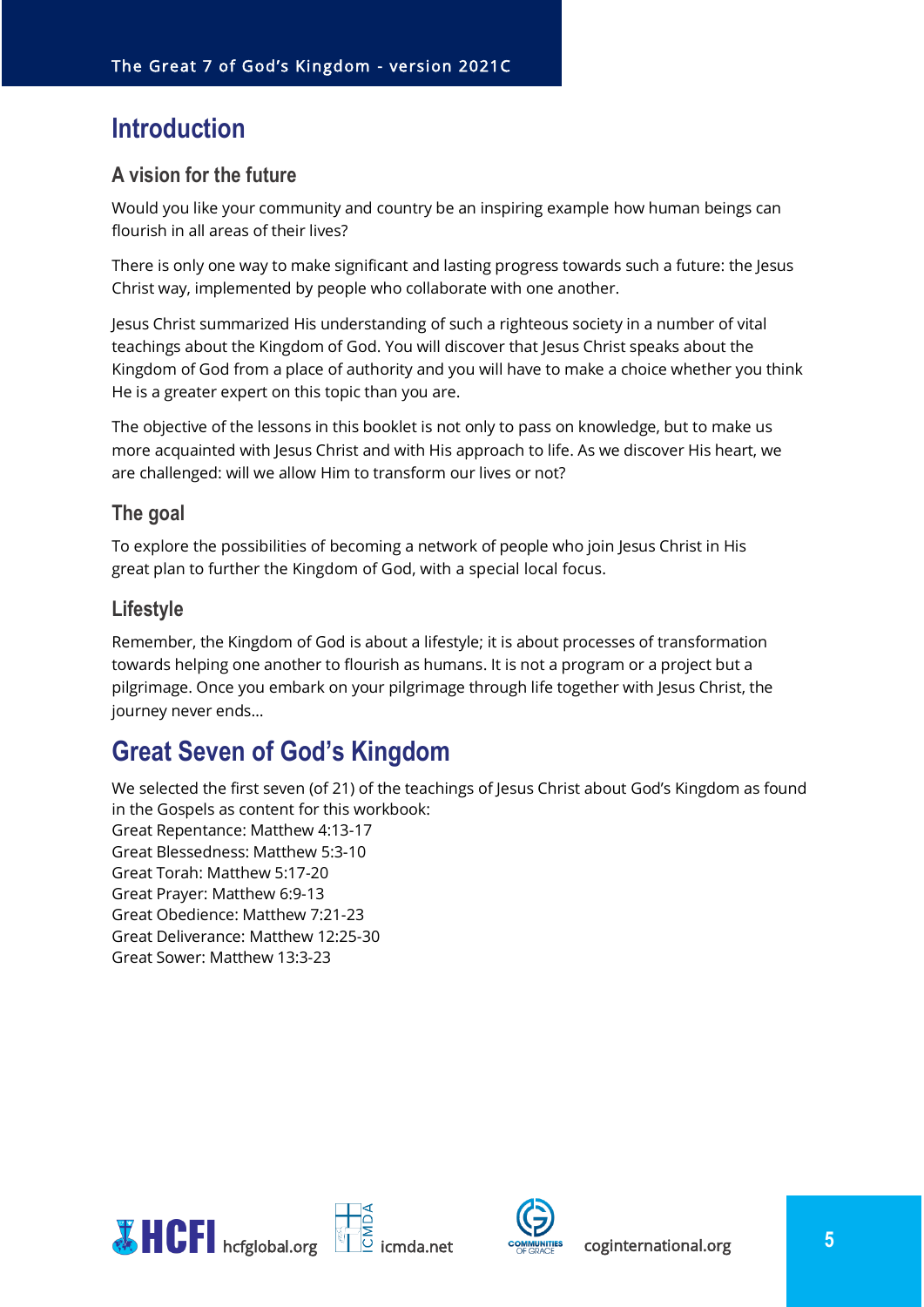## <span id="page-5-0"></span>**Discovery Groups**

If we really want to see the kind of inside-out transformation that Jesus Christ brings, we cannot do it alone. That is why we will join hands and hearts in a small group to learn together how to put the Great Seven of God's Kingdom into practice. The small group format we use is known as Discovery Groups.

## <span id="page-5-1"></span>**Definition of a Discovery Group:**

A Discovery Group is two to five seekers / believers who learn together to love God, to love their neighbour and who actively collaborate for the advance of God's kingdom in their lives.

- Two to five: This is the optimal size for a group of busy people
- Seekers / believers: When Jesus Christ called people to follow Him, none of them were believers. They became believers on the way as they followed Him
- Jesus Christ: He is the Central Person in Discovery Groups
- Learn together: all participants help one another to learn from Jesus Christ
- Love God and neighbour: This is what life is all about according to Jesus Christ
- Obedience: Those who believe in Jesus Christ obey Him
- Intentional multiplication of maturing disciple makers: the practical implication of one of the key commands of Jesus Christ, namely, to make disciples of all nations
- This series of sessions will emphasize seeking God's Kingdom among our families, friends, workplaces, and neighbourhoods

#### <span id="page-5-2"></span>**Format:**

- Frequency: we will meet once a week or once every two weeks as a rule. During holidays or emergencies, the time between meetings might be longer
- When: it is very important to meet only when all the members of the group can be present
- Where: either face to face or online (saves traveling time), or a hybrid: for example, meet online regularly and face to face once every three or four months
- Meeting elements: each meeting has three parts Look Back; Look Up; Look Forward. This will be described in more detail further on
- Duration: Each of the three parts takes about 30 minutes  $\rightarrow$  90 minutes in total



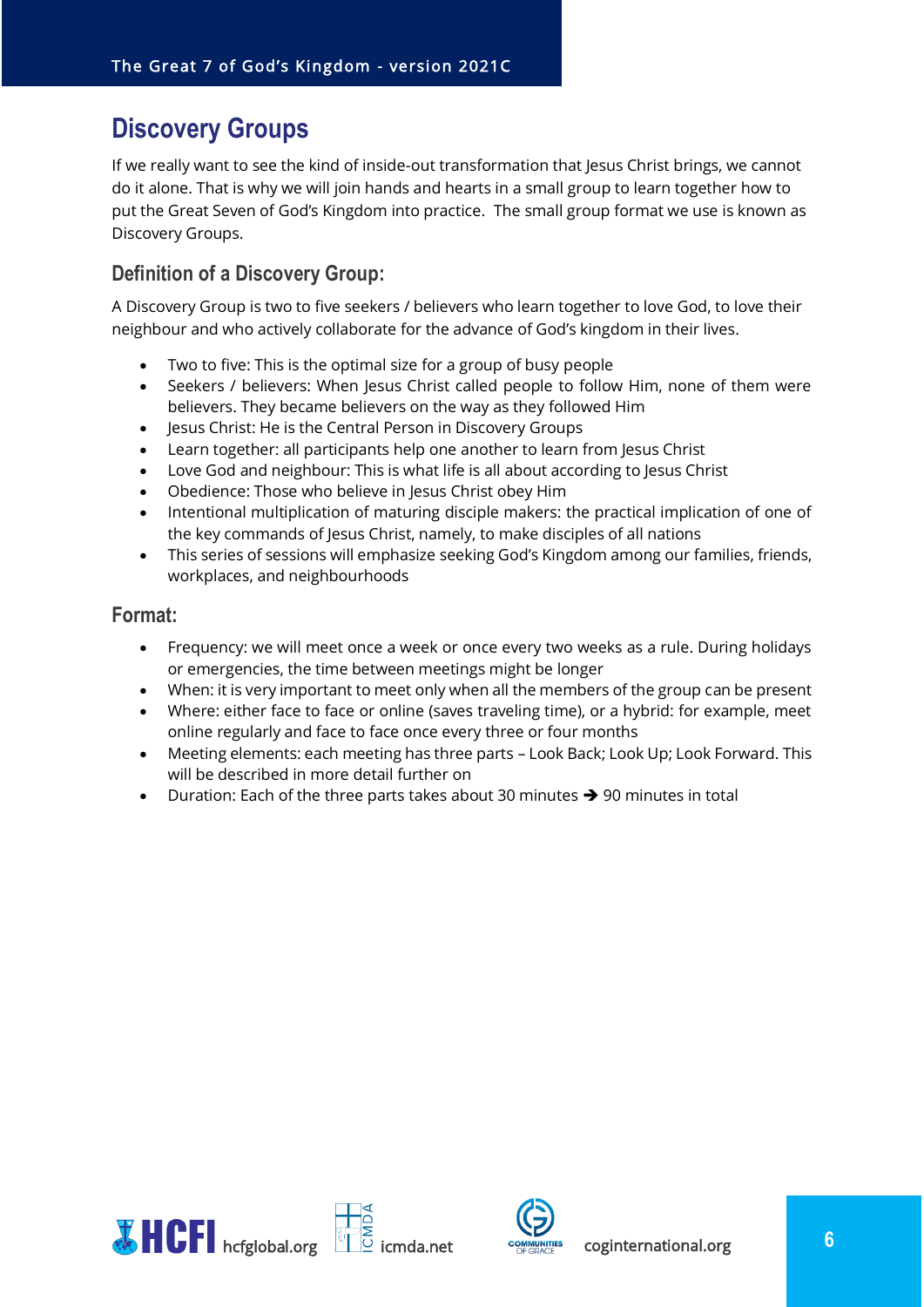## <span id="page-6-0"></span>**Role of the facilitator:**

Each group has a facilitator who initiates the meetings. After a facilitating a few times, the group members start taking turns to facilitate the meeting. This way they learn how to facilitate their own groups once that becomes possible. The facilitator:

- 1. Provides an example of some-one who wants to learn as much as possible from Jesus Christ and who applies what has been learnt in daily life and work
- 2. Promotes a culture of honouring one another in the Discovery Group
- 3. Is a co-learner together with the rest of the group; not the "great expert"
- 4. Is a meeting organizer/scheduler; not the "spiritual superstar"
- 5. Makes sure all Discovery Group members participate; not the "centre of attention"
- 6. Facilitates learning experiences by asking questions; not the "great preacher"
- 7. Furthers formation of new Discovery Groups; not the "gatherer of admirers"
- 8. Promotes and practices two spiritual disciplines that are vital for every follower of Jesus Christ: First, daily devotional time – using of S.O.A.P.S.<sup>1</sup> Second, daily prayer time – praying for the people on your Lost List and for those in your social circles
- 9. Checks regularly how the group members are doing in these two spiritual disciplines and inspires them to develop these habits if they are not yet part of their lives

## <span id="page-6-1"></span>**Role of the coach / responsible leader:**

- 1. Coaches facilitators who have started new Discovery Groups
- 2. Organizes leadership training for the next generations of Discovery Group facilitators
- 3. Starts to coach coaches once the spiritual multiplication processes make it possible

Suggestion: Print out this document and write down your notes about these sessions in the printout. This will help you to remember what you have learnt, to record your intended action steps and what you have prayed about. Later you can refer to your notes and see how many of your Discovery Group prayers have been answered by the Lord.

<sup>&</sup>lt;sup>1</sup> SOAPS is explained in an addendum at the end of this document





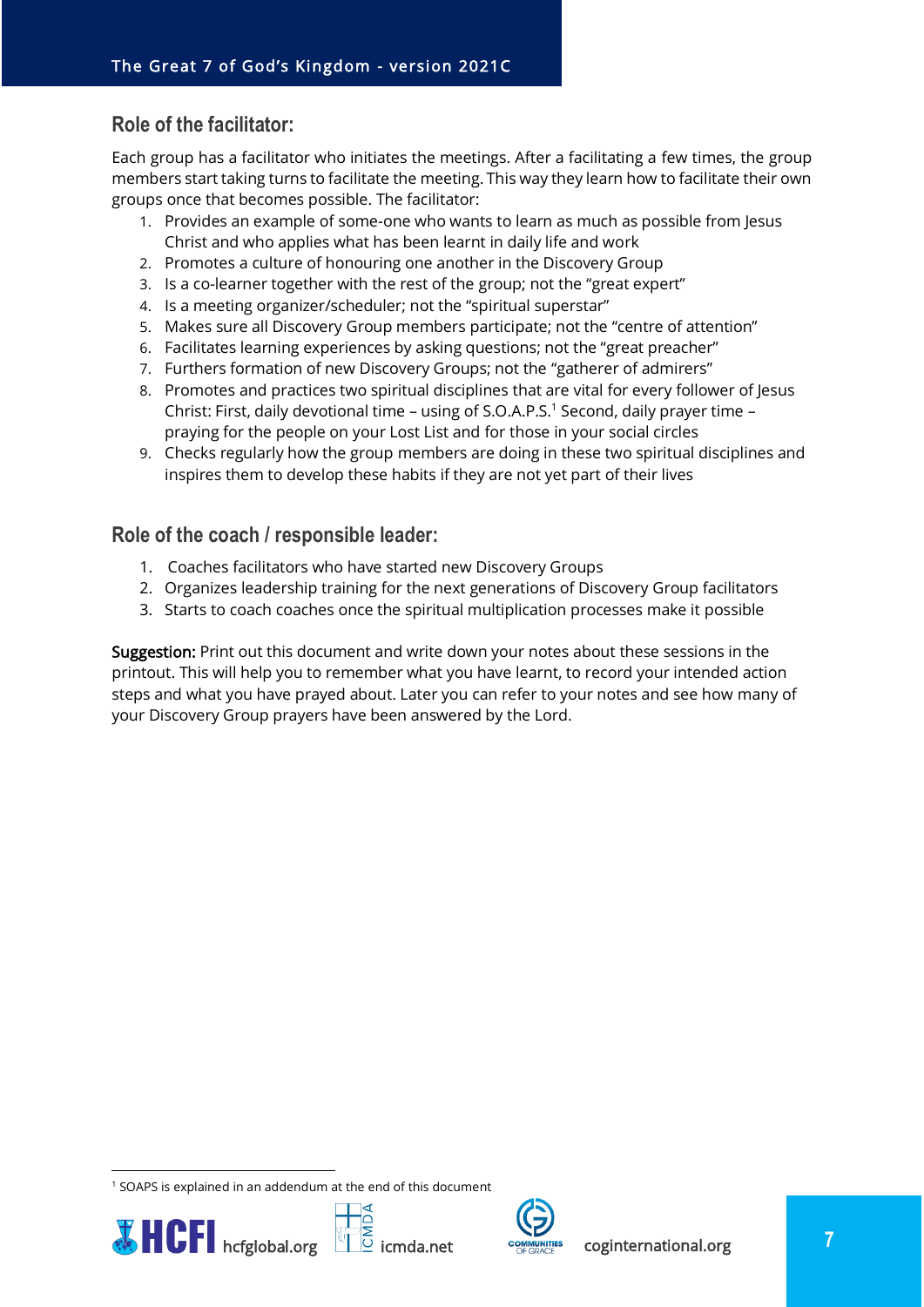## <span id="page-7-0"></span>**Session 1. Great Repentance**

## <span id="page-7-1"></span>**Look Back: Celebration and Fellowship (1/3 of time)**

If this is the first time you meet, welcome everybody and open with prayer.

#### <span id="page-7-2"></span>**Facilitate the discussions on these questions:**

• Who are you and what motivated you to join the meeting?

• What happened in the past week that you are thankful for?

• What challenges are you facing right now?



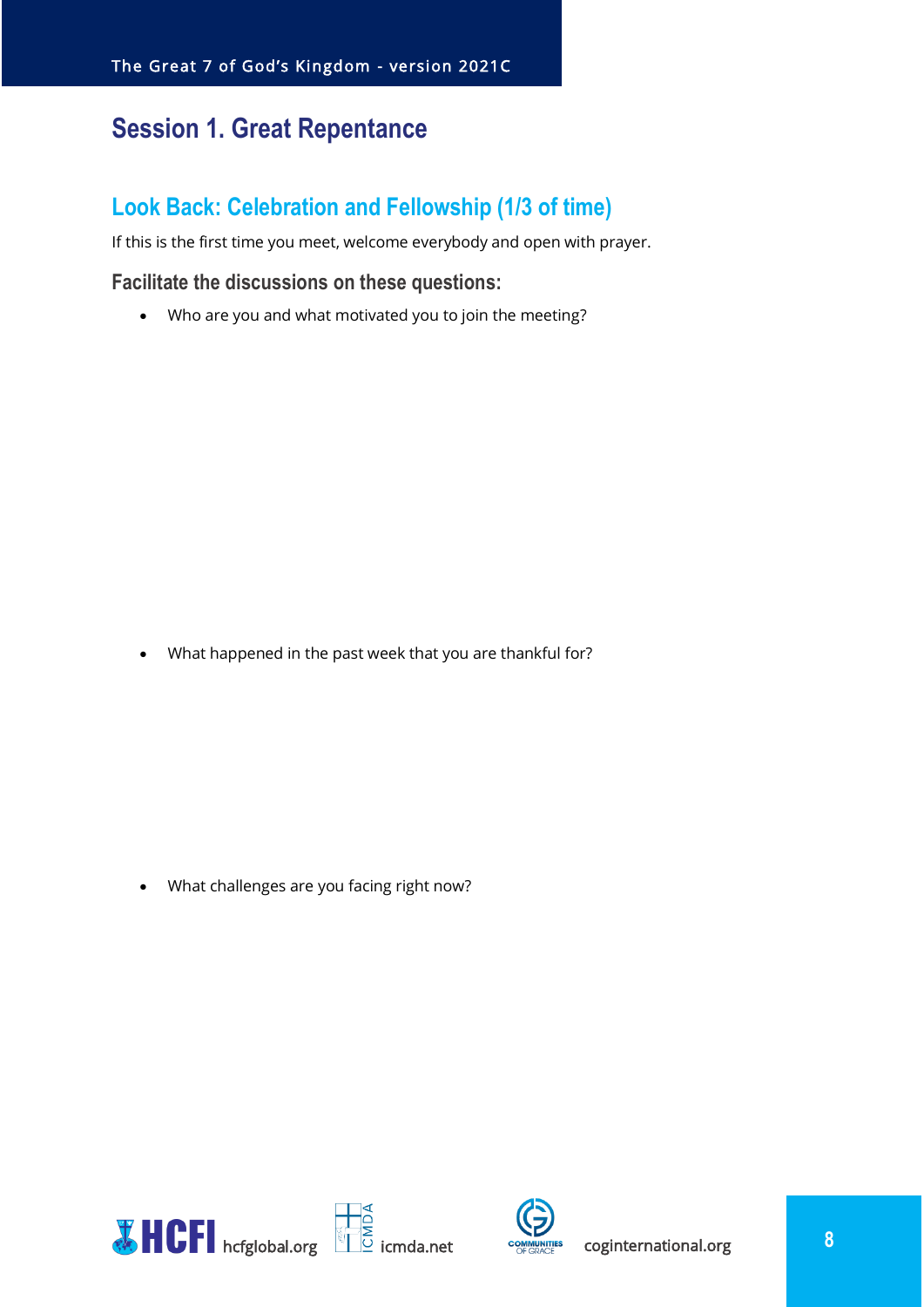## <span id="page-8-0"></span>**Look Up: Listening to God's Word (1/3 of time)**

<span id="page-8-1"></span>**Matthew 4:13-17** 

*And leaving Nazareth, He came and dwelt in Capernaum, which is by the sea, in the regions of Zebulun and Naphtali, that it might be fulfilled which was spoken by Isaiah the prophet, saying: "The land of Zebulun and the land of Naphtali, by the way of the sea, beyond the Jordan, Galilee of the Gentiles: The people who sat in darkness have seen a great light, and upon those who sat in the region and shadow of death, light has dawned."*

*From that time Jesus began to preach and to say, "Repent, for the kingdom of heaven is at hand."*

Note that this is the very first sermon of Jesus Christ. It begins with a demand that people move out of their comfort zones, rethink their priorities, and change their lifestyles. He immediately aims for the maximum benefit of the hearers. Half-measures give half-baked results.

## <span id="page-8-2"></span>**Digging deeper**

Repent = Greek verb metanoeo = meta + noeo. Meta = change of place or condition. Noeo = to exercise the mind, think, comprehend. Together metanoeo = to repent, change the mind, relent; regret/sorrow accompanied by a true change of heart toward God. (The Complete Word Study Dictionary)

Illustration about the comprehensiveness of metanoeo: the world view tree



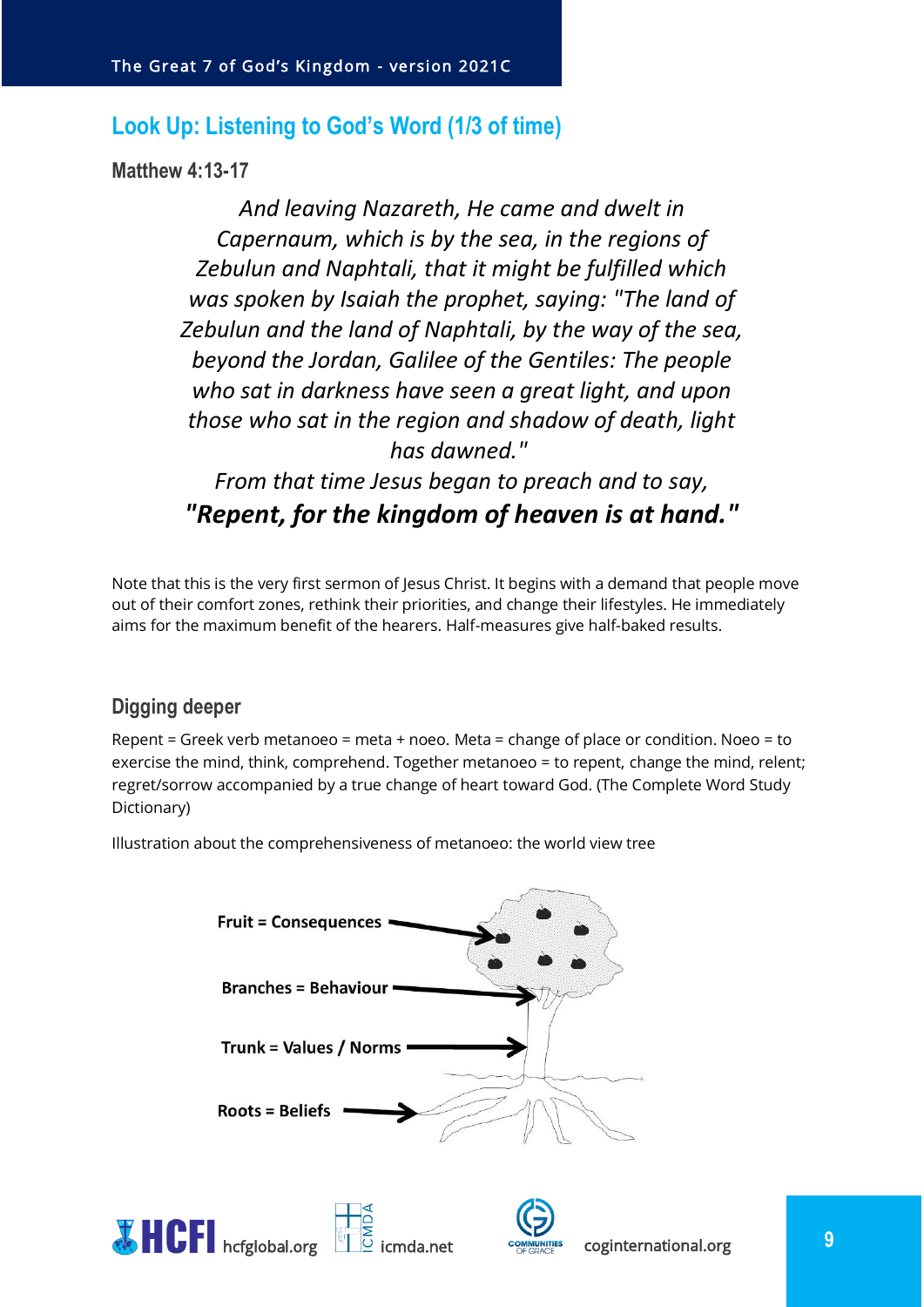Repentance needs to affect our beliefs, values, norms, and behaviours. Then the consequences will glorify God. Too often repentance focuses almost exclusively on avoiding the consequences or on changing behaviour. However, it needs to go down all the way to our deepest and most precious beliefs. There the fiercest battles between truth and lies take place. Repentance has three main aspects:

- 1. Turning from sin: That is, sin in our behaviours, values, norms, and beliefs; breaking from them and leaving them behind us with the sincere intent to sin no more.
- 2. Turning towards God (relationship): Being reconciled to God based on the finished work of Christ on the Cross – crisis and/or process (see below).
- 3. Turning towards God's ways (Kingdom lifestyle): That is, the life of loving and grateful obedience to God; living the life of the Kingdom in the power and enabling of the Holy Spirit.

#### Repentance is both a crisis and a process

- Crisis: Firstly, when we turn to Jesus Christ as our Lord and Saviour for the gift of eternal life. For some this turning to Jesus Christ has process elements, John 17:3.
- Process: when we keep on turning to Jesus Christ as our Sanctifier and Ruler; this is a lifelong learning process as we seek to become more Christ-like over the years. See for example 1 John 1:9

#### The difference between repentance and remorse. See for example 2 Corinthians 7: 10.

- **Remorse:** primarily being sorrowful about the consequences of our sins (feeling bad for ourselves, for example when we are caught out). The sorrow of remorse mostly does not lead to change of life. At best, it can have temporary effect – New Year resolutions are a good example.
	- $\circ$  With remorse a person remains on the wrong path and therefore keeps on falling
- Repentance: primarily being sorrowful about the sin itself and about sinning against God. The Holy Spirit convicts us of sin). The sorrow about the sin is deep enough to make us stop sinning and to replace the sinful behaviour with Christ-like behaviour.
	- $\circ$  With repentance a person moves (back) on to the right path, but can still stumble whilst on that path



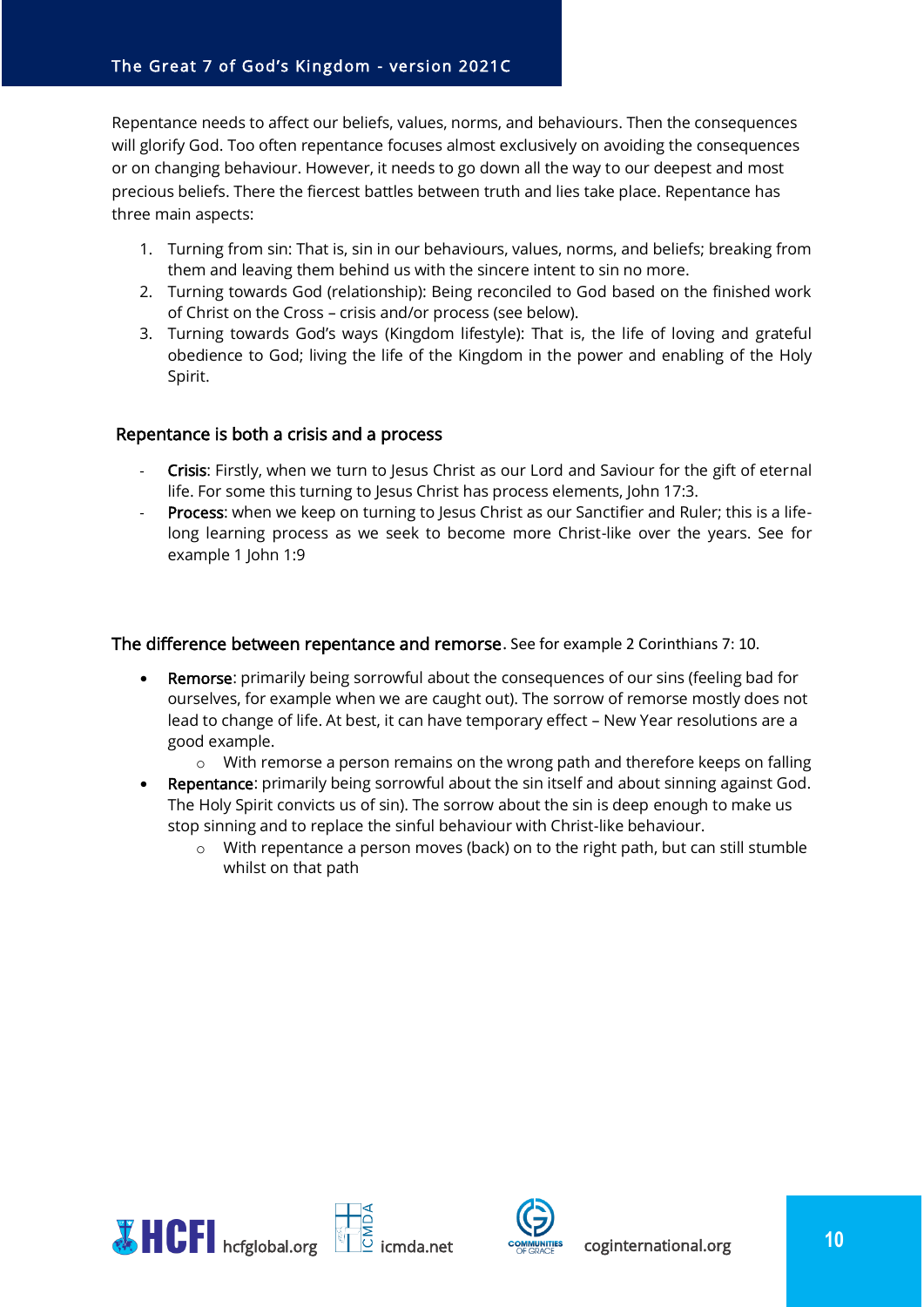## <span id="page-10-0"></span>**Discussion based on the Scripture and Digging Deeper**

• What did you like most about this Bible passage and the Digging Deeper input?

• What did you learn about God / His ways / Jesus Christ?

• What did you learn about people / yourselves?

• How could we apply what we have learnt from Looking Up? In our personal lives? Among our families, friends, workplaces, and neighbourhoods?



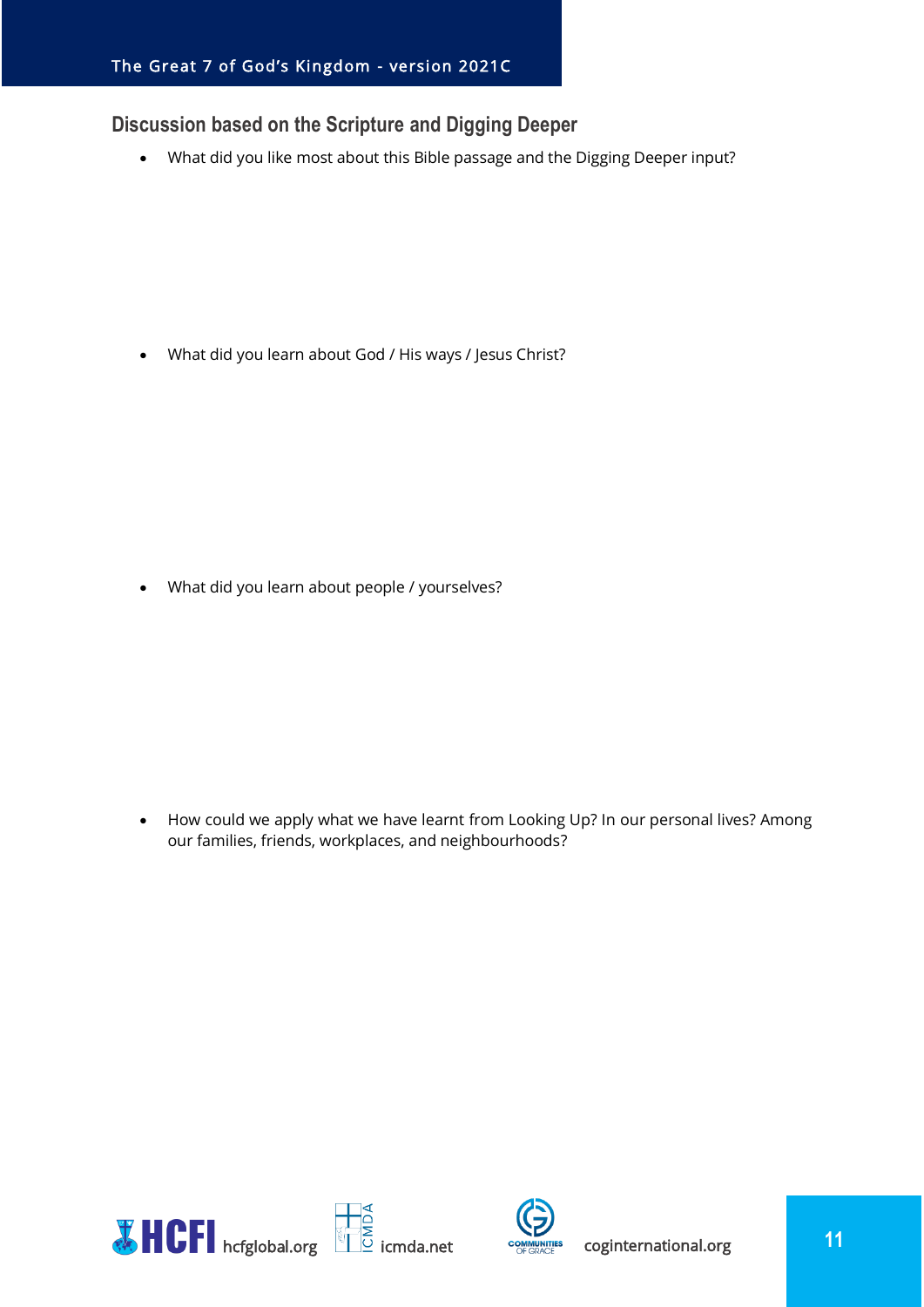## <span id="page-11-0"></span>**Look Forward: Bless one another to obey (1/3)**

• How will you seek to integrate repentance in your relationships with God, with your friends and family, and with your colleagues and neighbours? Anybody specific that you need to ask for forgiveness? "With God's help, I will…"

- Prayer:
	- o For God's help to obey Him as summarized in our "I will" statements. Write down one another's "I will" statements above so that you know what to pray for – not only during this meeting, but also in the period until your next meeting
	- o For the struggles/challenges mentioned at the beginning of the meeting
	- o For the people on your Lost List
- Where and when do we meet next time?

Note: make sure your "I will" statements meet the SMARTIE goal criteria:

S = specific; M = measurable; A = attainable; R = result-oriented; T = time-limited; I = in line with the vision to see God's kingdom come in your five social circles (family, friends, faith community, workplace, neighbourhood); E = exalting God





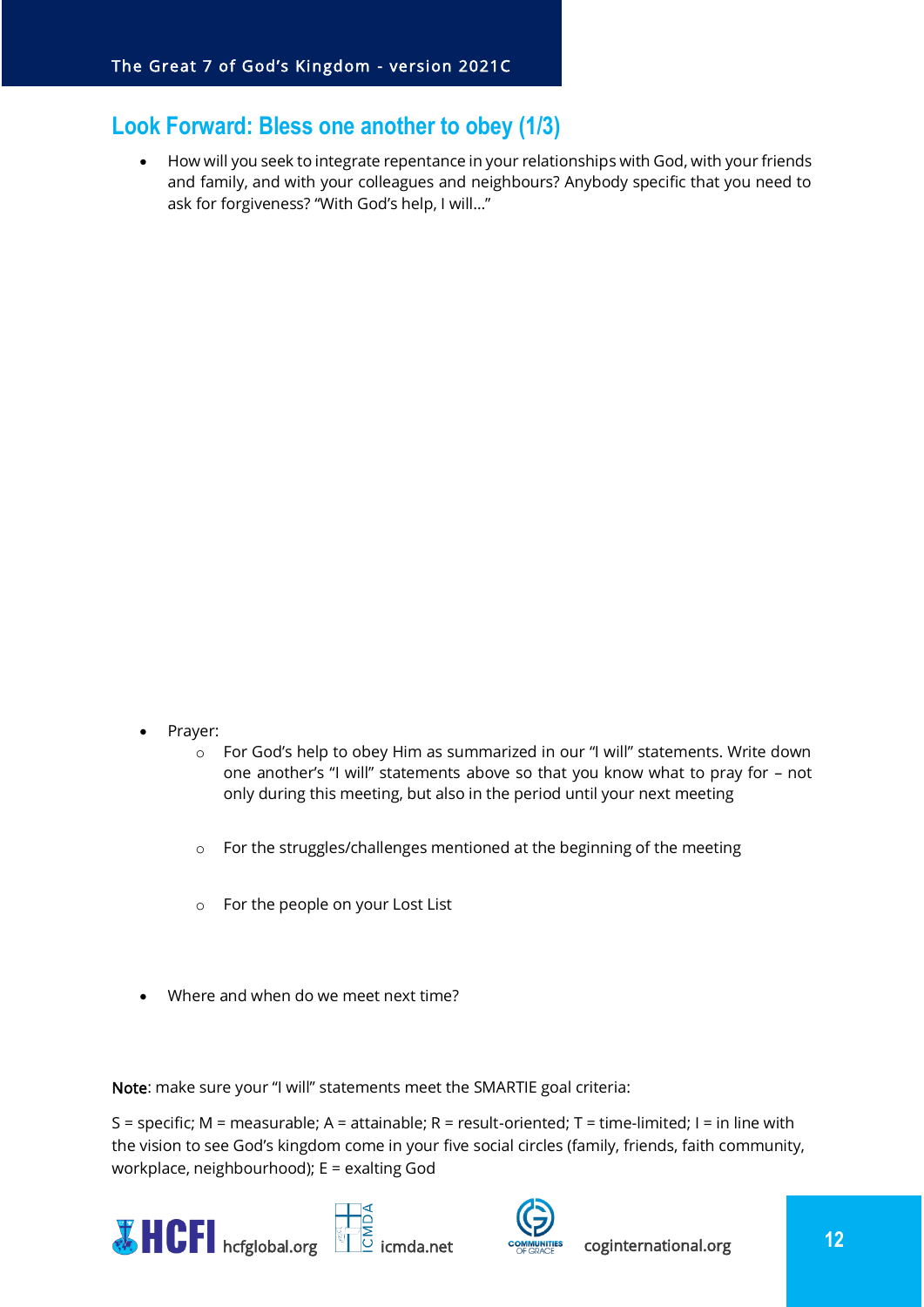## <span id="page-12-0"></span>**Session 2. Great Blessedness**

## <span id="page-12-1"></span>**Look Back: Celebration and Fellowship (1/3 of time)**

Welcome everybody and open with prayer.

#### <span id="page-12-2"></span>**Facilitate the discussions on these questions:**

• What happened in the past week that you are thankful for?

• How did it go with the implementation of your "I will…" statements?

• What challenges are you facing right now?



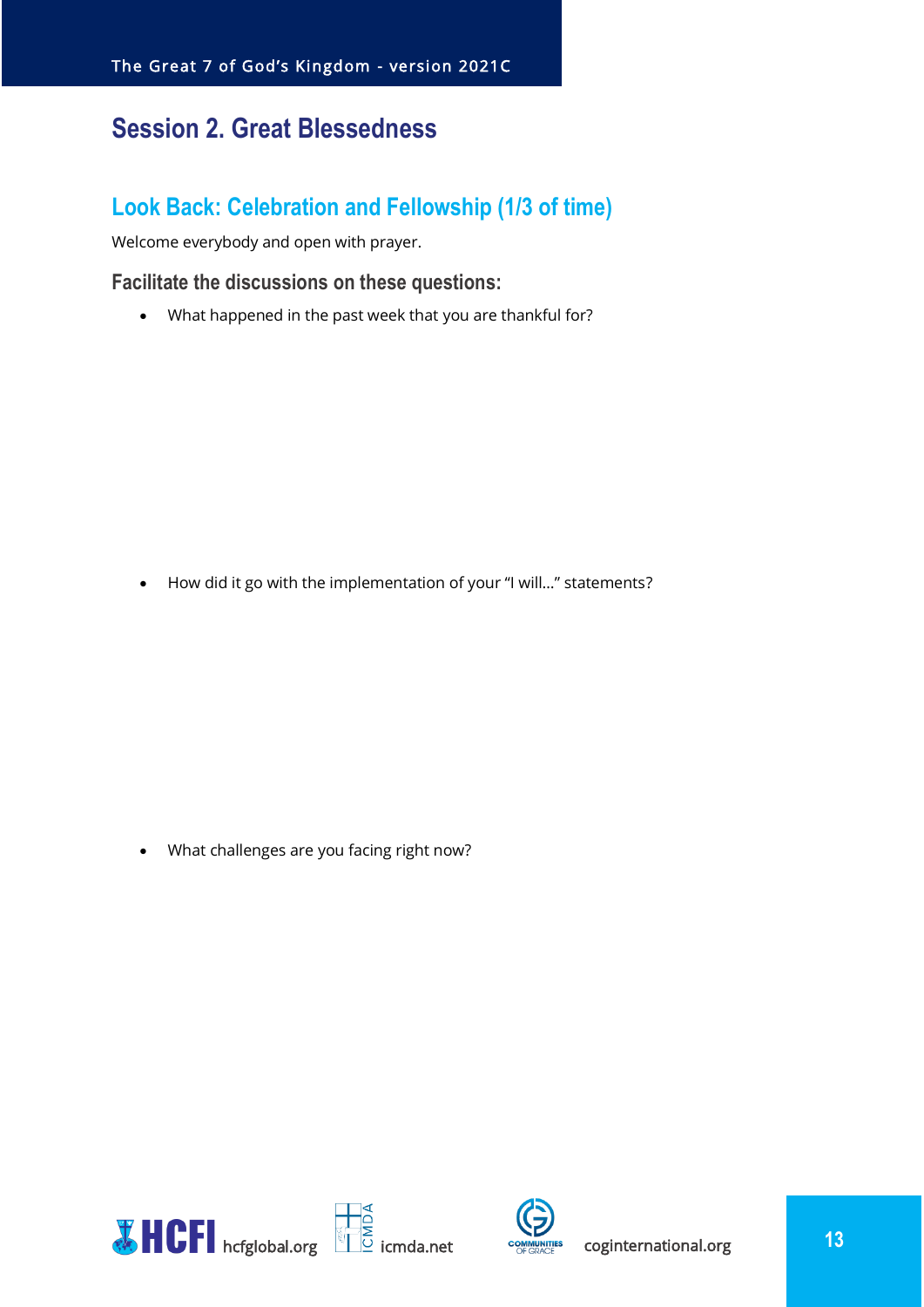## <span id="page-13-0"></span>**Look Up: Listening to God's Word (1/3 of time)**

<span id="page-13-1"></span>**Matthew 5:3-10**

## *Blessed are the poor in spirit, for theirs is the kingdom of heaven.*

*Blessed are those who mourn, for they shall be comforted. Blessed are the meek, for they shall inherit the earth. Blessed are those who hunger and thirst for righteousness, for they shall be filled. Blessed are the merciful, for they shall obtain mercy. Blessed are the pure in heart, for they shall see God. Blessed are the peacemakers, for they shall be called sons of God. Blessed are those who are persecuted for righteousness' sake, for theirs is the kingdom of heaven.*

In this meeting, we will focus on the two beatitudes that directly relate to the Kingdom of God and what that means for us in practice.

## *The two Kingdom Beatitudes*

## *Blessed are the poor in spirit, for theirs is the kingdom of heaven. Blessed are those who are persecuted for righteousness' sake, for theirs is the kingdom of heaven.*

#### <span id="page-13-2"></span>**Digging deeper**

#### Poor in spirit

Poor = ptochos = to crouch, cower like a beggar; poor and helpless; abject poverty, utter helplessness, complete destitution (The Complete Word Study Dictionary). This Greek word for poverty is used for people who have no income, no home, no food, no possessions, no future, no hope, no options, no way out of the poverty.

**Spirit** = pneuma = the spiritual entity in man



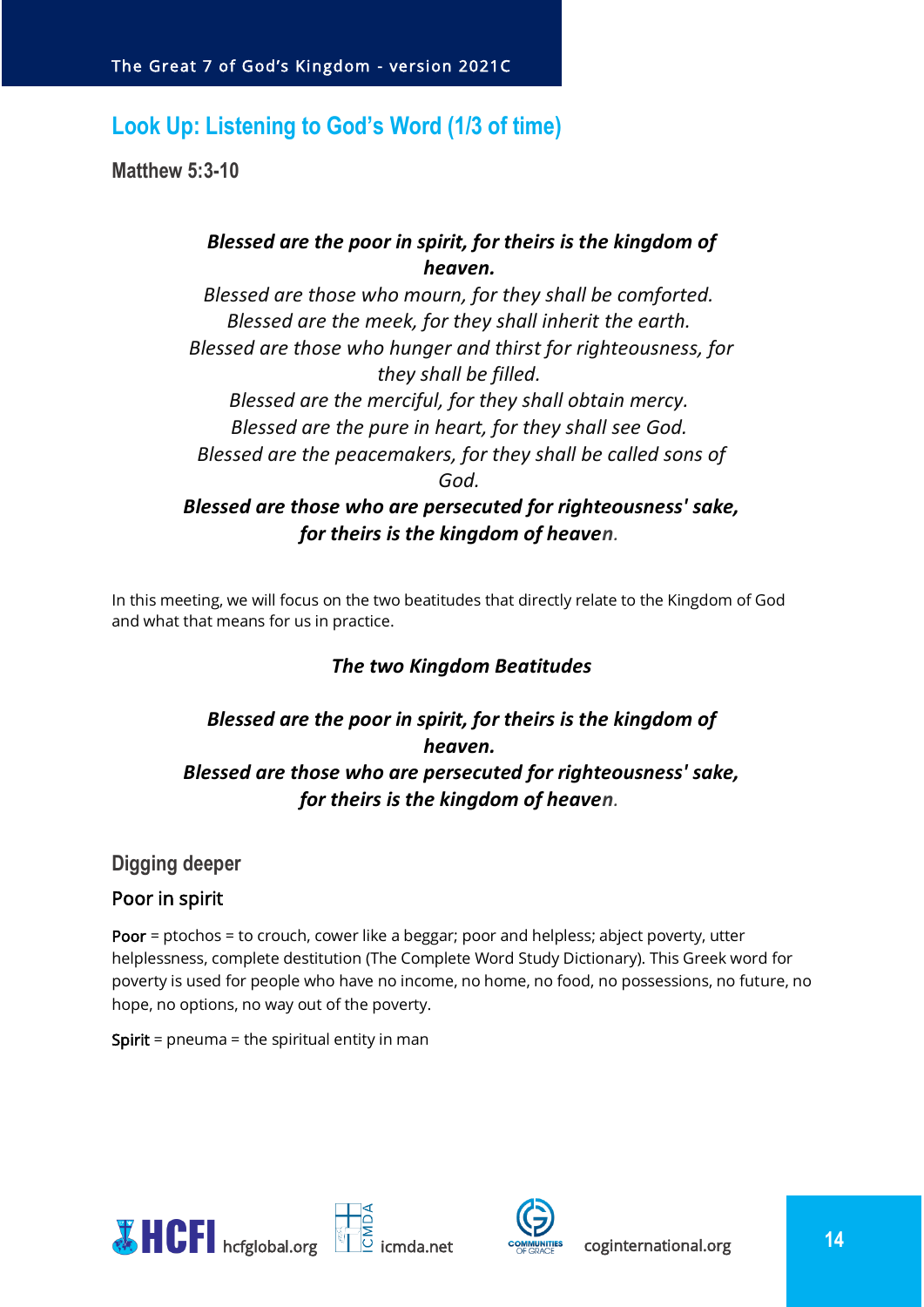Characteristics of people who are "poor in spirit":

- They are in terrible spiritual poverty
- This is the deepest poverty into which any human being can be trapped in
- They realize very deeply their totally hopeless situation.
- They cannot save themselves out of the clutches of this spiritual poverty.
- They cannot contribute anything to their deliverance from this spiritual poverty.
- They are totally dependent on help outside of themselves to be delivered
- They have to cast themselves completely and irrevocably on to Jesus Christ as their Lord and Saviour
- Casting yourself onto Jesus grants entrance into the Kingdom of God. That is why it is the first beatitude in the Sermon on the Mount
- Then we receive the greatest of the riches we can ever have: Christ lesus becomes our Treasure

#### Persecuted for righteousness' sake

Persecuted = dioko = to prosecute, persecute, pursue with repeated acts of enmity (The Complete Word Study Dictionary).

Righteousness = dikaosune = that which is just, right; conformity to the claims of God's justice; standing against lawlessness.

Persecution is not about people who give you a hard time because of

- your lack of tact / sensitivity / empathy / compassion / respect
- your harshness, critical spirit, manipulation, pride, stubbornness

Persecution is real persecution if it follows on:

- you/God's people doing what is right in God's eyes
- you/God's people standing against lawlessness
- you/God's people decide to follow Jesus Christ



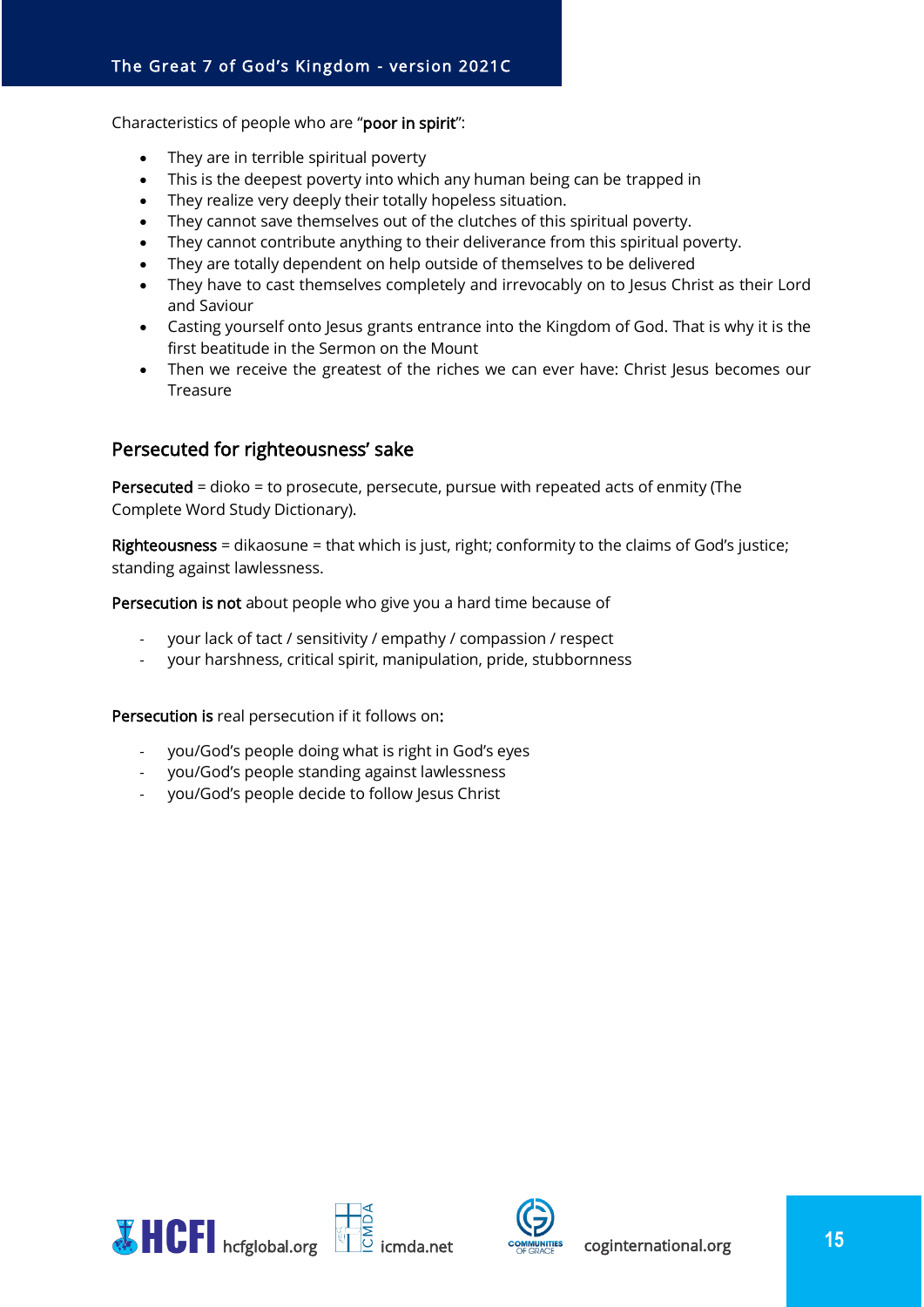## <span id="page-15-0"></span>**Discussion based on the Scripture and Digging Deeper**

• What did you like most about this Bible passage and the Digging Deeper input?

• What did you learn about God / His ways / Jesus Christ?

• What did you learn about people / yourselves?

• How could we apply what we have learnt from Looking Up? In our personal lives? In our social circles: family, friends, workplace, neighbourhood?



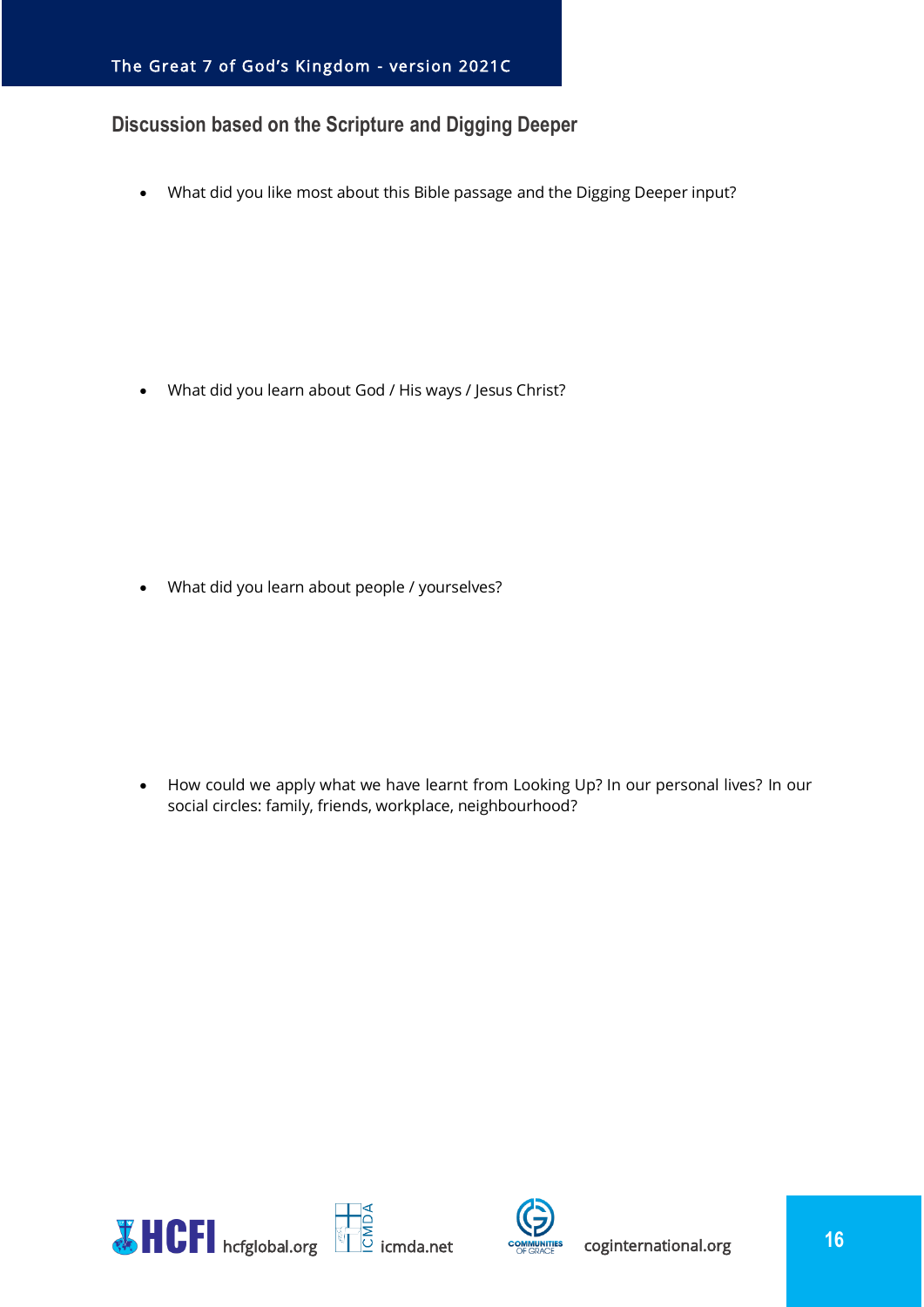## <span id="page-16-0"></span>**Look Forward: Bless one another to obey (1/3)**

• How will you seek to integrate repentance in your relationships with God, with your friends and family, and with your colleagues and neighbours? Anybody specific that you need to ask for forgiveness? "With God's help, I will…"

- Prayer:
	- o For God's help to obey Him as summarized in our "I will" statements. Write down one another's "I will" statements above so that you know what to pray for – not only during this meeting, but also in the period until your next meeting
	- o For the struggles/challenges mentioned at the beginning of the meeting
	- o For the people on your Lost List
- Where and when do we meet next time?

Note: make sure your "I will" statements meet the SMARTIE goal criteria:

S = specific; M = measurable; A = attainable; R = result-oriented; T = time-limited; I = in line with the vision to see God's kingdom come in your five social circles (family, friends, faith community, workplace, neighbourhood); E = exalting God





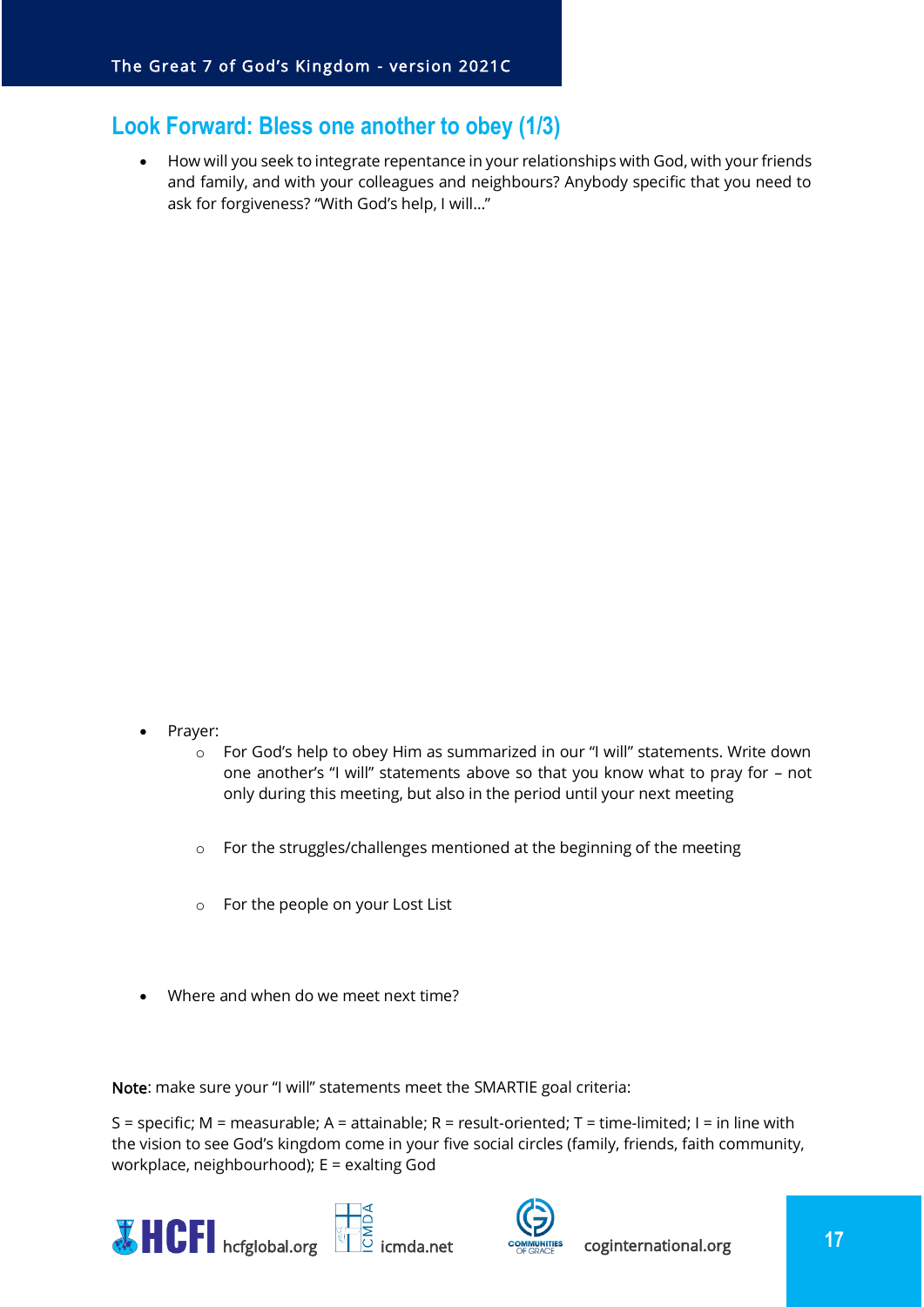## <span id="page-17-0"></span>**Session 3. Great Torah**

## <span id="page-17-1"></span>**Look Back: Celebration and Fellowship (1/3 of time)**

Welcome everybody and open with prayer.

#### <span id="page-17-2"></span>**Facilitate the discussions on these questions:**

• What happened in the past week that you are grateful for?

• How did it go with the implementation of your "I will…" statements?

• What challenges are you facing right now?



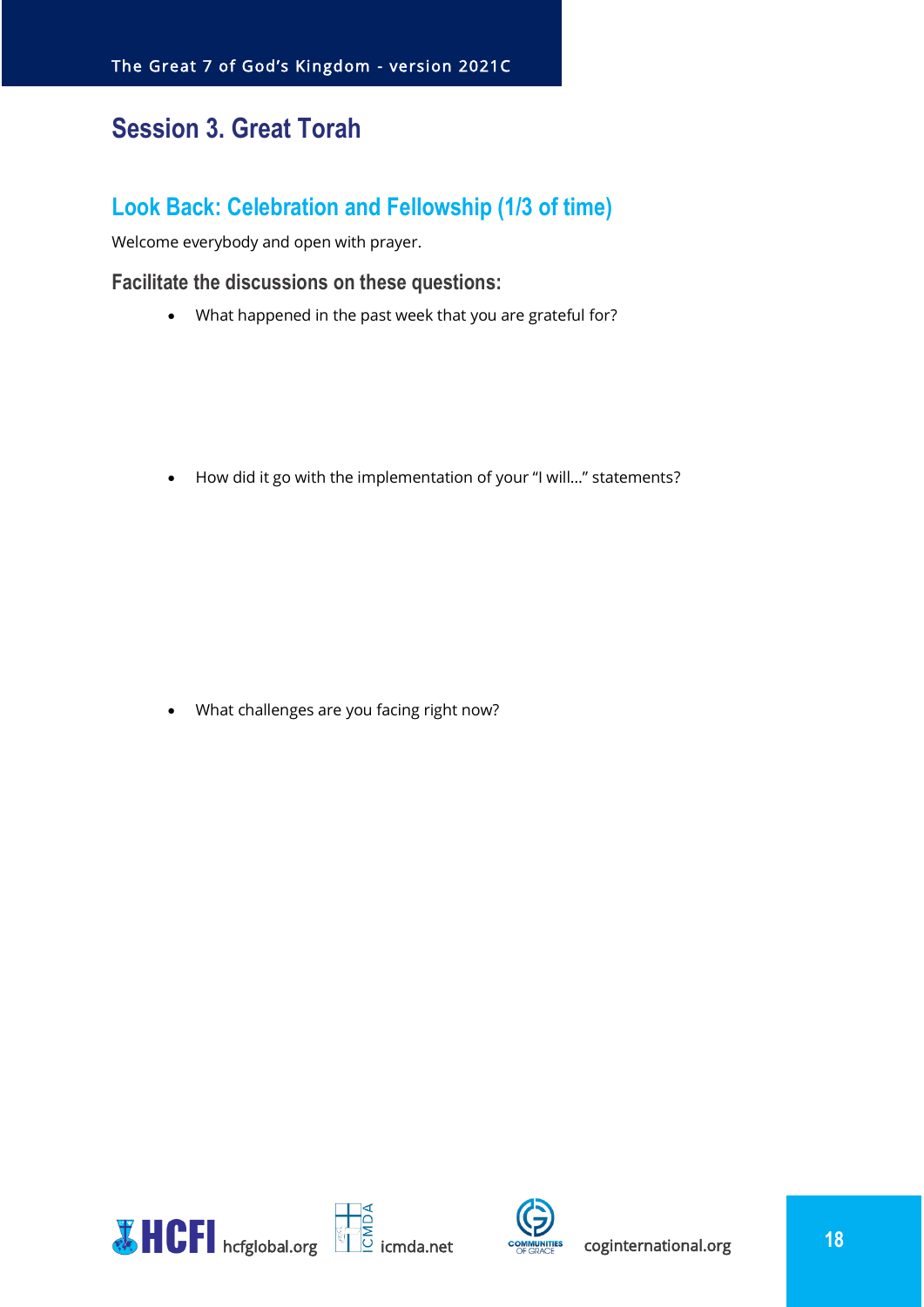## <span id="page-18-0"></span>**Look Up: Listening to God's Word (1/3 of time)**

<span id="page-18-1"></span>**Matthew 5:17-20**

*Do not think that I came to destroy the Torah or the Prophets. I did not come to destroy but to fulfil. For assuredly, I say to you, till heaven and earth pass away, one jot or one tittle will by no means pass from the Torah till all is fulfilled. Whoever therefore breaks one of the least of these commandments, and teaches men so, shall be called least in the kingdom of heaven; but whoever does and teaches them, he shall be called great in the kingdom of heaven. For I say to you, that unless your righteousness exceeds the righteousness of the scribes and Pharisees, you will by no means enter the kingdom of heaven.*

## <span id="page-18-2"></span>**Digging deeper**

Three different types of law in the Bible:

- 1. Ceremonial law: applicable to the temple worship and sacrifices. The laws on the sacrifices are shadow of the true and complete sacrifice of Christ on the cross. The ceremonial laws are no longer valid for believers because they have been fulfilled by Christ once for all.
- 2. Civil law: applicable to the nation of Israel in Old Testament times. The civil laws lay down the framework of the character and lifestyle of the children of the living God. Some principles can be derived and applied today, e.g. health laws about isolating infectious diseases or about hygiene.
- 3. Moral law: As summarized in the Ten Commandments and condensed into the Two Love Commandments by Jesus Christ. They are valid for all people of all times and places. The Ten commandments are the expressions of the very character of God. They describe the way God wants us to behave based on the Christ-like character He is developing in us.

Two of the important ways the concept of Torah is used in the Bible:<sup>2</sup>

The first five books of the Old Testament, according to Jewish subdivisions of the Old Testament All divine revelation as the guide to life; all of God's moral law put together, e.g. Psalm 119; Psalm 19; Isaiah 2:3; Proverbs 13:14; Proverbs 8:22ff

<sup>&</sup>lt;sup>2</sup> God, Justice, and Society: Aspects of Law and Legality in the Bible; Jonathan Burnside; Oxford University Press; 2011; 542 pages.





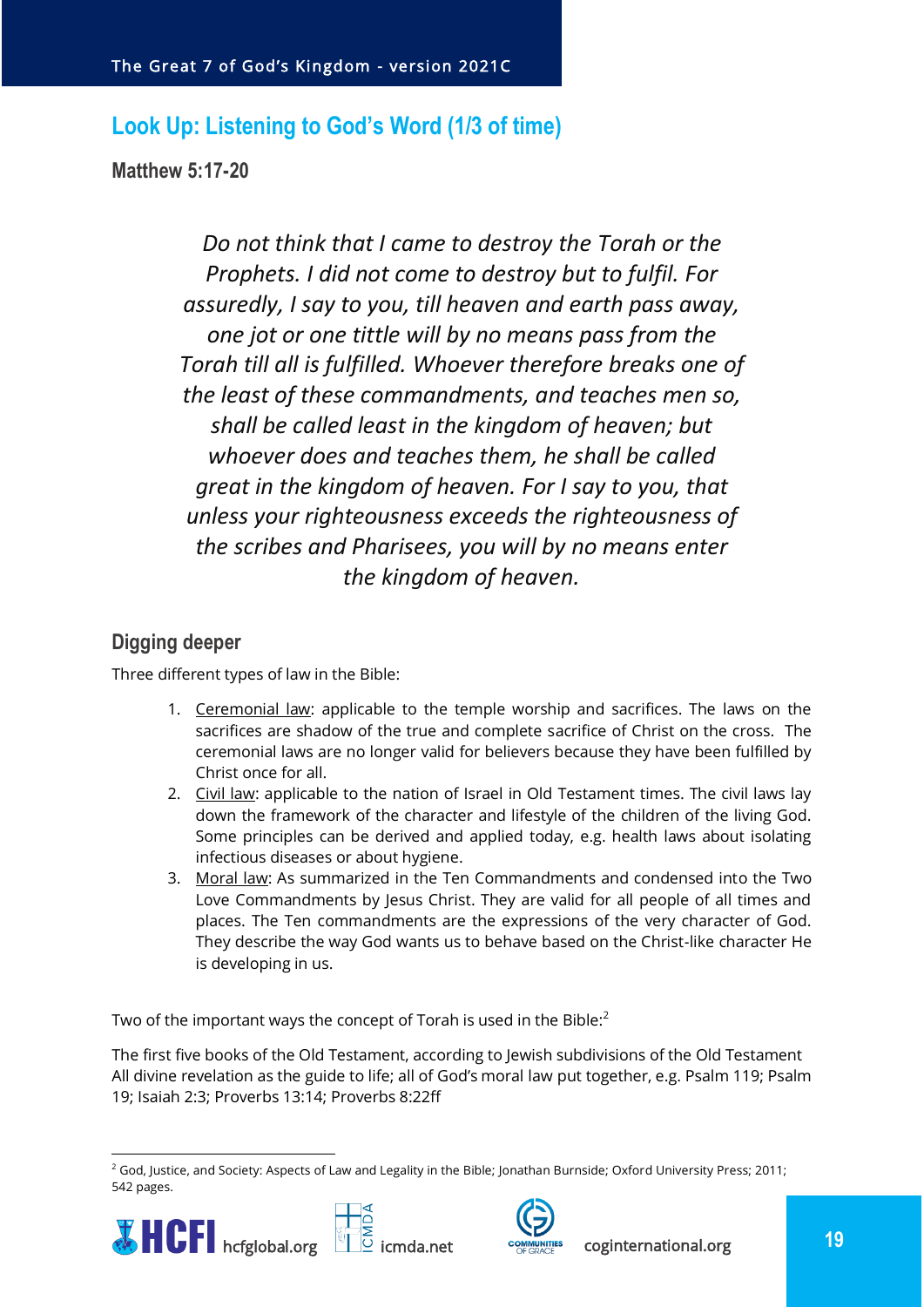We believe that Jesus was referring to Torah especially in the broad moral law sense. It is not about the observance of the Torah to earn salvation or about legalistic application of the Torah in the ceremonial or civil law sense. The moral law element of the Torah remains valid for all times. It now shapes our conscience as our teacher, exposing our failure to meet God's requirements. See Galatians 3:24. The moral law aspect of the Torah is now written on our hearts. See Jeremiah 31:33 and Hebrews 10:16. The Holy Spirit enables us to obey the Lord in the new life in line with moral law (Torah).

#### Jesus came to fulfill the Torah

Fulfill = pleroo = to make full; to fill out; to bring to a full end; to complete, make perfect, accomplish the purpose for which it was given; filling the Torah with His influence, presence and power.<sup>3</sup>

The moral law aspect of the Torah is a reflection of the character of God. Therefore, as the Holy Spirit works in us to become more Christ-like, we obey the moral law because it is an expression of God's character being shaped in us by grace.

#### Breaking the Torah and teaching others to do so  $\rightarrow$  least in the Kingdom

Breaking the moral law aspect of the Torah is what Jesus is talking about here.

Break = luo = loosen what is fast; unbind, untie; to loosen the obligation of the Torah; to make it void; to do away with it.<sup>4</sup> By implication: to undermine the authority of the Torah by weakening its moral implications; to make compromises

Teaching = didasko = to instruct by word of mouth; to teach, direct, advise, put in mind.  $5$  By implication: Taking others with you in Biblically immoral ways

#### Unless your righteousness exceeds that of the scribes and Pharisees ➔ not enter the Kingdom

Righteousness = dikaiosyne = fulfilling God's moral claims/demands

The only way we can do this, is by receiving the robe of righteousness of Christ, Isaiah 61:10; Philippians 3:9; Galatians 3:27 - through entering into a relationship with Christ by accepting the Lord into our lives. See John 1:12

<sup>&</sup>lt;sup>5</sup> The Complete Word Study Dictionary







<sup>&</sup>lt;sup>3</sup> The Complete Word Study Dictionary

<sup>4</sup> The Complete Word Study Dictionary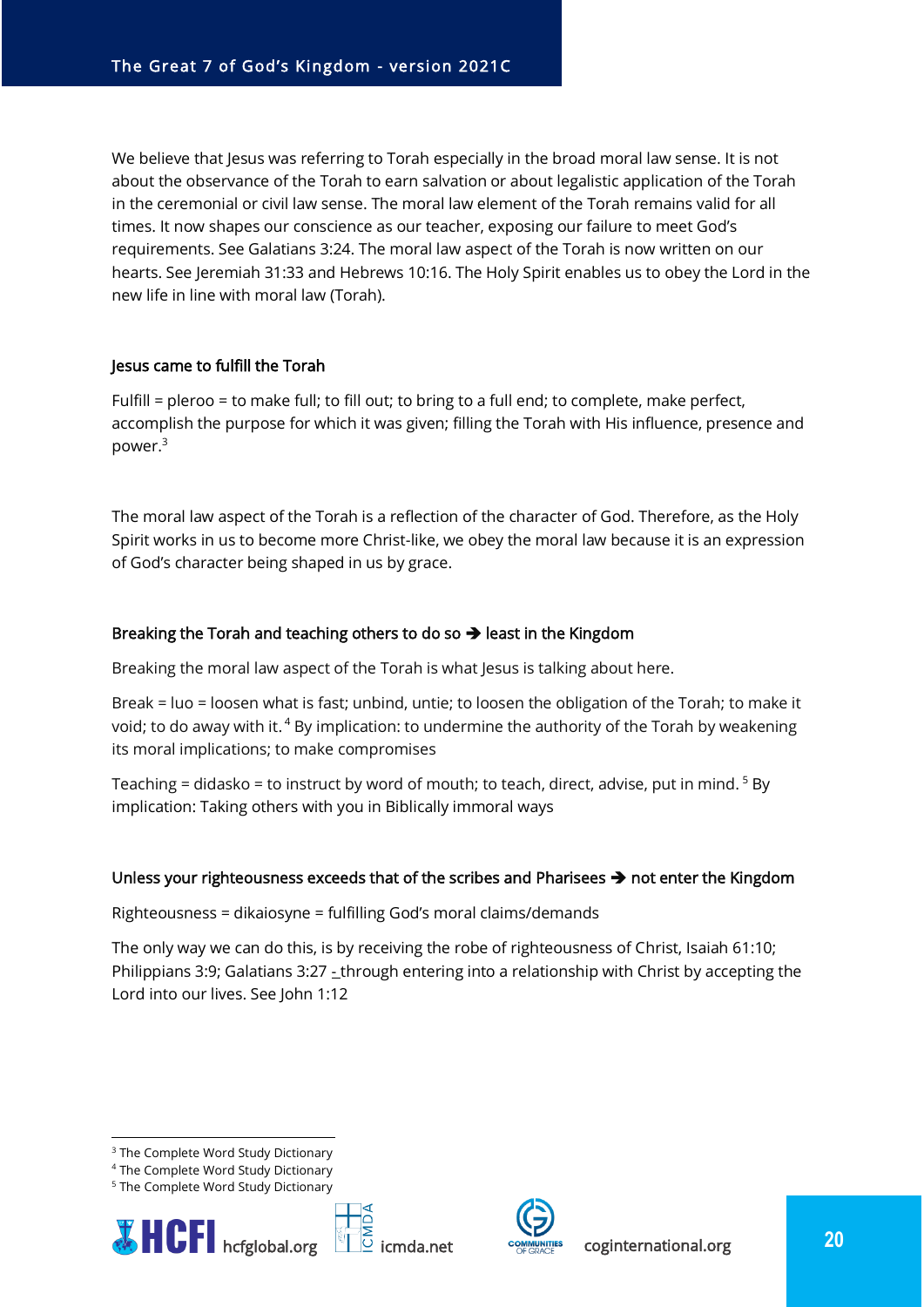## <span id="page-20-0"></span>**Discussion based on the Scripture and Digging Deeper**

• What did you like most about this Bible passage and the Digging Deeper input?

• What did you learn about God / His ways / Jesus Christ?

• What did you learn about people / yourselves?

• What could you do to get your life in line with God's moral law in the light of what we learnt today? In your personal life? Among your family, friends? In your workplace, your neighbourhood?



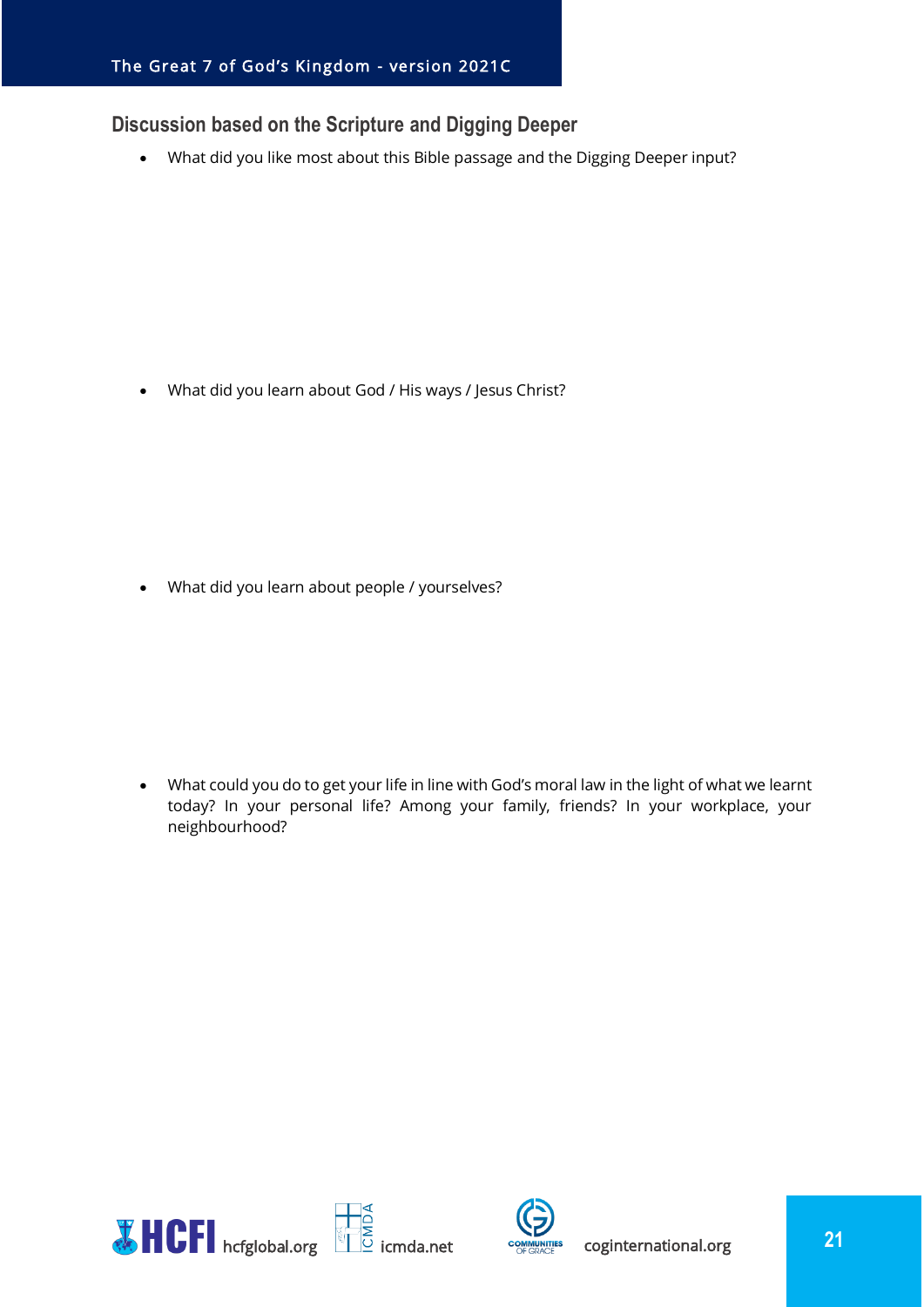## <span id="page-21-0"></span>**Look Forward: Bless one another to obey (1/3)**

• How will you seek to integrate repentance in your relationships with God, with your friends and family, and with your colleagues and neighbours? Anybody specific that you need to ask for forgiveness? "With God's help, I will…"

- Prayer:
	- o For God's help to obey Him as summarized in our "I will" statements. Write down one another's "I will" statements above so that you know what to pray for – not only during this meeting, but also in the period until your next meeting
	- o For the struggles/challenges mentioned at the beginning of the meeting
	- o For the people on your Lost List
- Where and when do we meet next time?

Note: make sure your "I will" statements meet the SMARTIE goal criteria:

S = specific; M = measurable; A = attainable; R = result-oriented; T = time-limited; I = in line with the vision to see God's kingdom come in your five social circles (family, friends, faith community, workplace, neighbourhood); E = exalting God





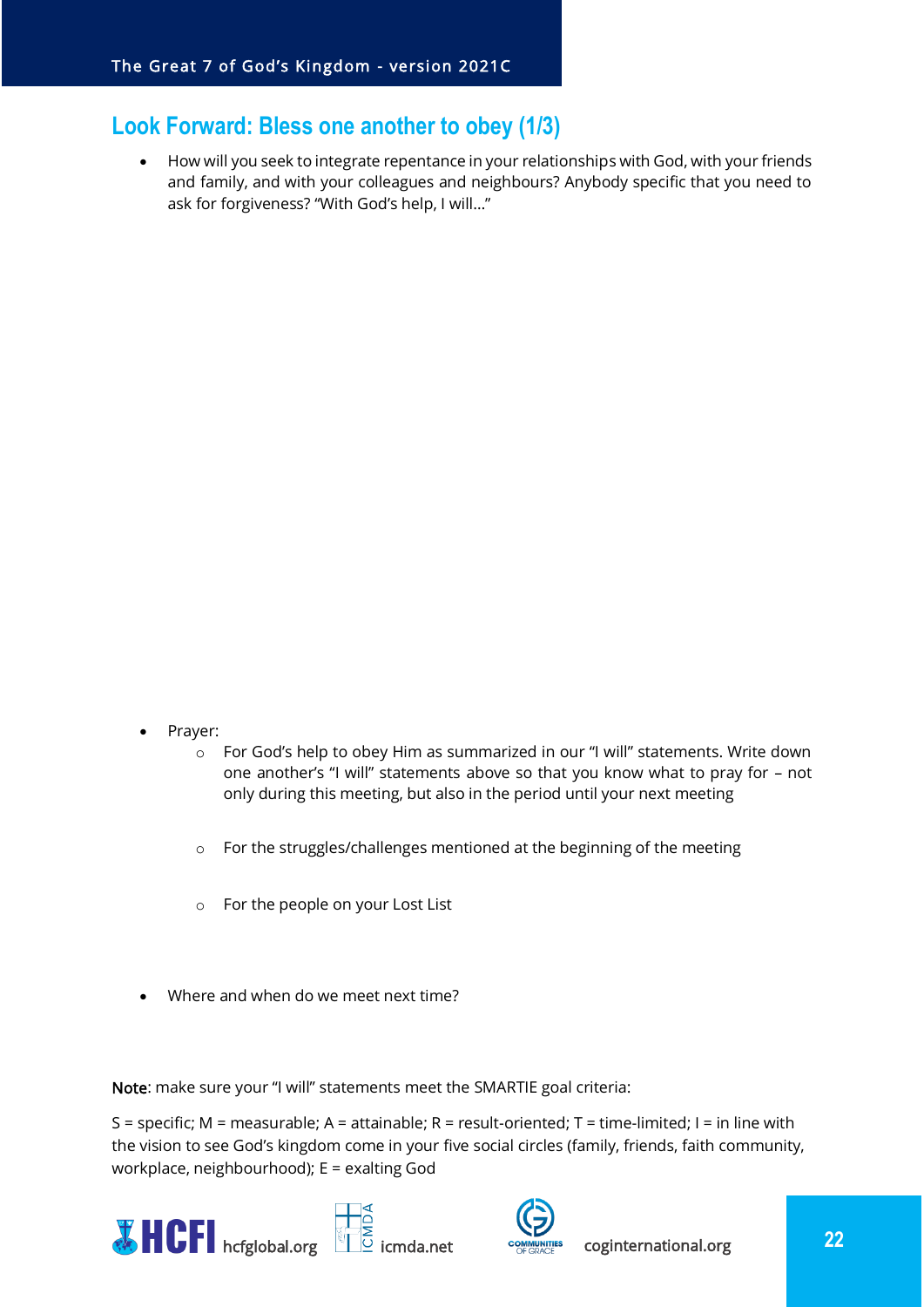## <span id="page-22-0"></span>**Session 4. Great Prayer**

## <span id="page-22-1"></span>**Look Back: Celebration and Fellowship (1/3 of time)**

Welcome everybody and open with prayer.

#### <span id="page-22-2"></span>**Facilitate the discussions on these questions:**

• What happened in the past week that you are grateful for?

• How did it go with the implementation of your "I will…" statements?

• What challenges are you facing right now?



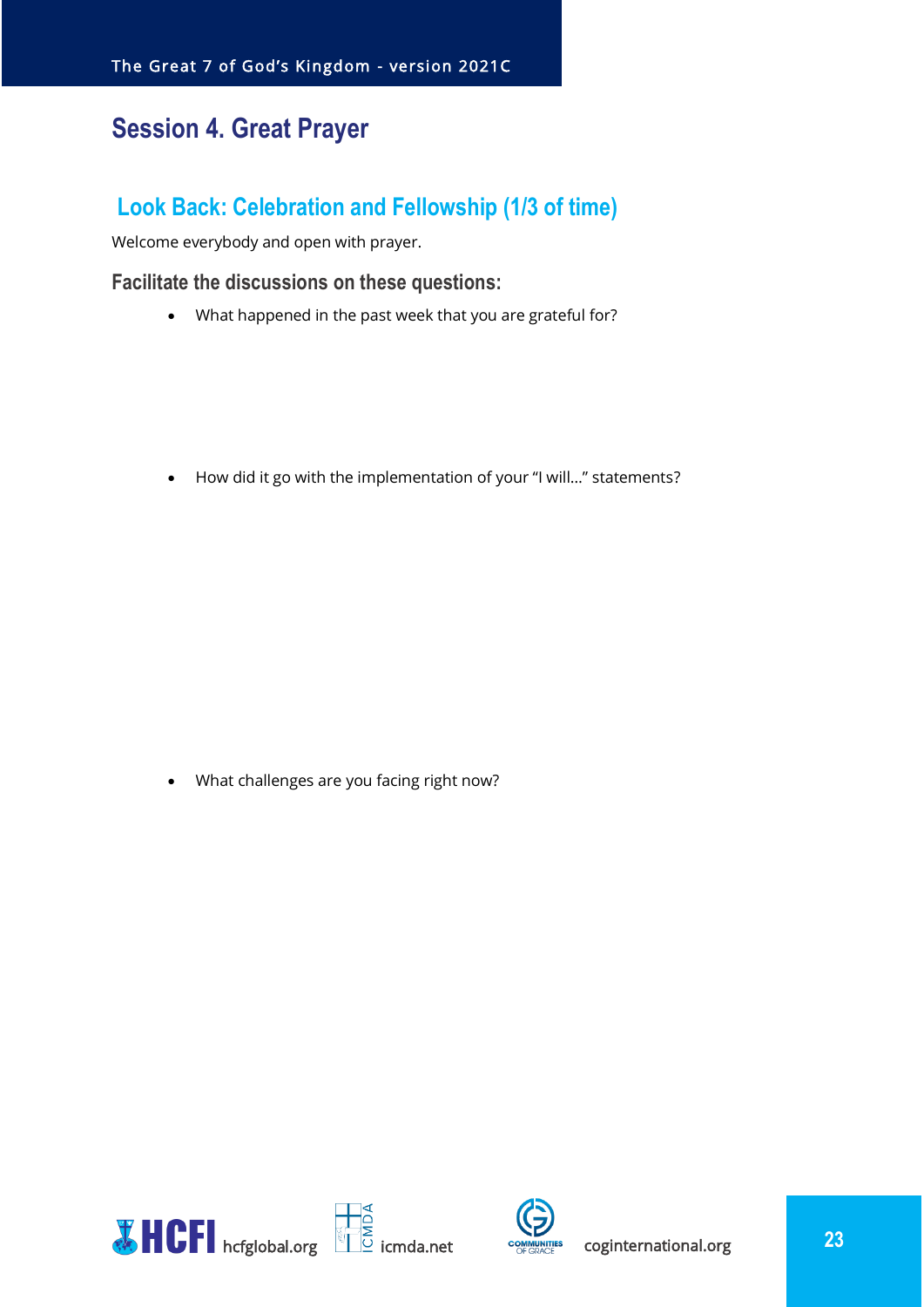## <span id="page-23-0"></span>**Look Up: Listening to God's Word (1/3 of time)**

<span id="page-23-1"></span>**Matthew 6:9-13**

*Our Father in heaven, Hallowed be Your name. Your kingdom come. Your will be done on earth as it is in heaven. Give us this day our daily bread. And forgive us our debts, as we forgive our debtors. And do not lead us into temptation but deliver us from the evil one. For Yours is the kingdom and the power and the glory forever. Amen.*

In this session we will examine the first four elements of the prayer as they relate specifically to the Kingdom of God:

- 1. Our Father in heaven
- 2. Hallowed be Your name
- 3. Your kingdom come
- 4. Your will be done on earth as it is in heaven

## <span id="page-23-2"></span>**Digging Deeper**

#### Our Father in heaven:

Father =  $Abba<sup>6</sup>$  = Aramaic name for Father<sup>7</sup>.

He did not start with Abinu, the Hebraic name for Father. The implications are huge:

By using the Aramaic name for "Father", Jesus teaches us no language is more sacred than other languages. This opened the way for the New Testament to be written in Greek and for the translation of the Bible into many other languages. The Christian faith is not ethno-centred nor exclusively ethno-linguistic.

Since there is no sacred language, there is also no sacred culture. God transcends all culture and wants to transform all cultures

By implication, our Father can be known by people from all nations, peoples, and tribes. They can communicate with Him in their own language whenever and wherever they want to.

Starting the prayer with "Father" shows that a personal relationship with God is possible. Knowing 'our Father' is the essence of Kingdom citizenship<sup>8</sup>

'Father' emphasizes the reverence and respect one would offer to a superior

Knowing 'our Father' means Kingdom life is corporate life

'Our Father in heaven' - that means He is both near and far

<sup>8</sup> See John 17:3







 $6$  See also Mark 14:36, Romans 8:15 and Galatians 4:6

<sup>7</sup> Pages 95-103 in "Jesus Through Middle Eastern Eyes: Cultural studies in the Gospels". By Kenneth E. Bailey. Published by SPCK Publishing, London; 2008; 443 pages.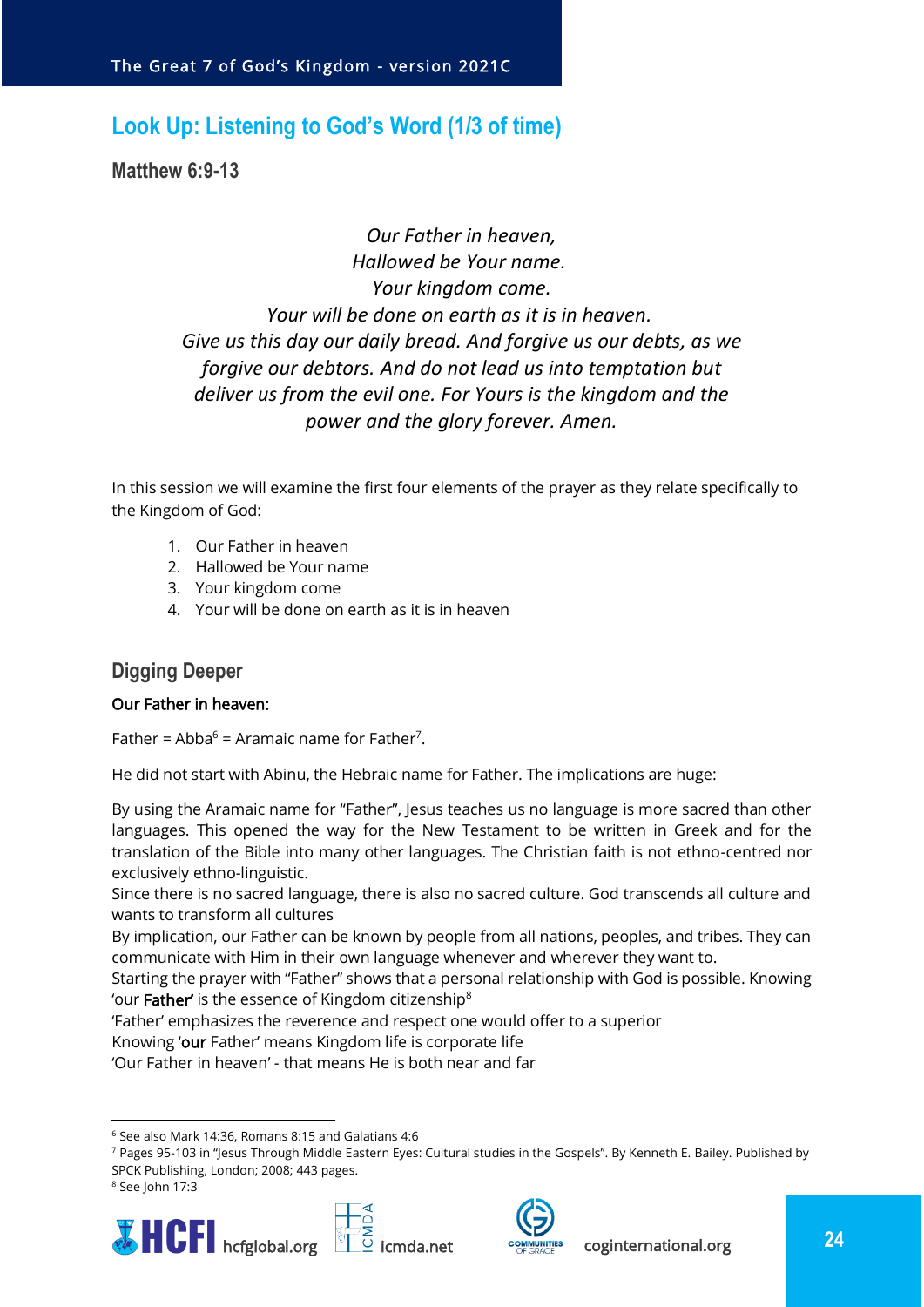Note: we must make sure we do not compare or confuse our Heavenly Father with earthly fathers. To do so would lead to idolatry. The most complete and authoritative description of 'our Father' as He truly is, is the one given by Jesus in the parable of the prodigal son.<sup>9</sup> See Luke 15:11-32.

#### Hallowed be Your Name:

Dear Father, we worship You as we realize Your glorious character is revealed by Your Name. We direct our prayers to You, the Eternal One. You are outside of ourselves and exceedingly greater than we can ever be. How magnificent is Your Name!

Each of Your Names reveals so many facets of Your most praiseworthy character, hallelujah!

#### Your Kingdom come:

Yes, Father, Your Kingdom is the only Kingdom that deserves to come.

It is so true that Your Kingdom comes in everyone who submits to Your rule and anywhere Your rule is acknowledged.

In Your Kingdom, Your norms and values become evident. We are motivated to intentionally pursue You and Your ways.

Wherever Your kingdom comes, other kingdoms must make way.

#### Your will be done on earth as it is in heaven:

It is always Your will that Your will be done. It is always Your will that Your Kingdom should come. Teach us to direct all our prayers along these lines.

Yes, Father, we find ourselves in a certain tension between the incomplete fulfilment of Your will in this broken world and the total and perfect fulfilment of Your will in the new heaven and the new earth.

We often find that there is also a tension between our will and Your will. Even so, we want Your will to prevail and therefore we surrender ourselves to You – whole-heartedly, unreservedly, and continually.

<sup>&</sup>lt;sup>9</sup> Pages 100 in "Jesus Through Middle Eastern Eyes: Cultural studies in the Gospels". By Kenneth E. Bailey. Published by SPCK Publishing, London; 2008; 443 pages.





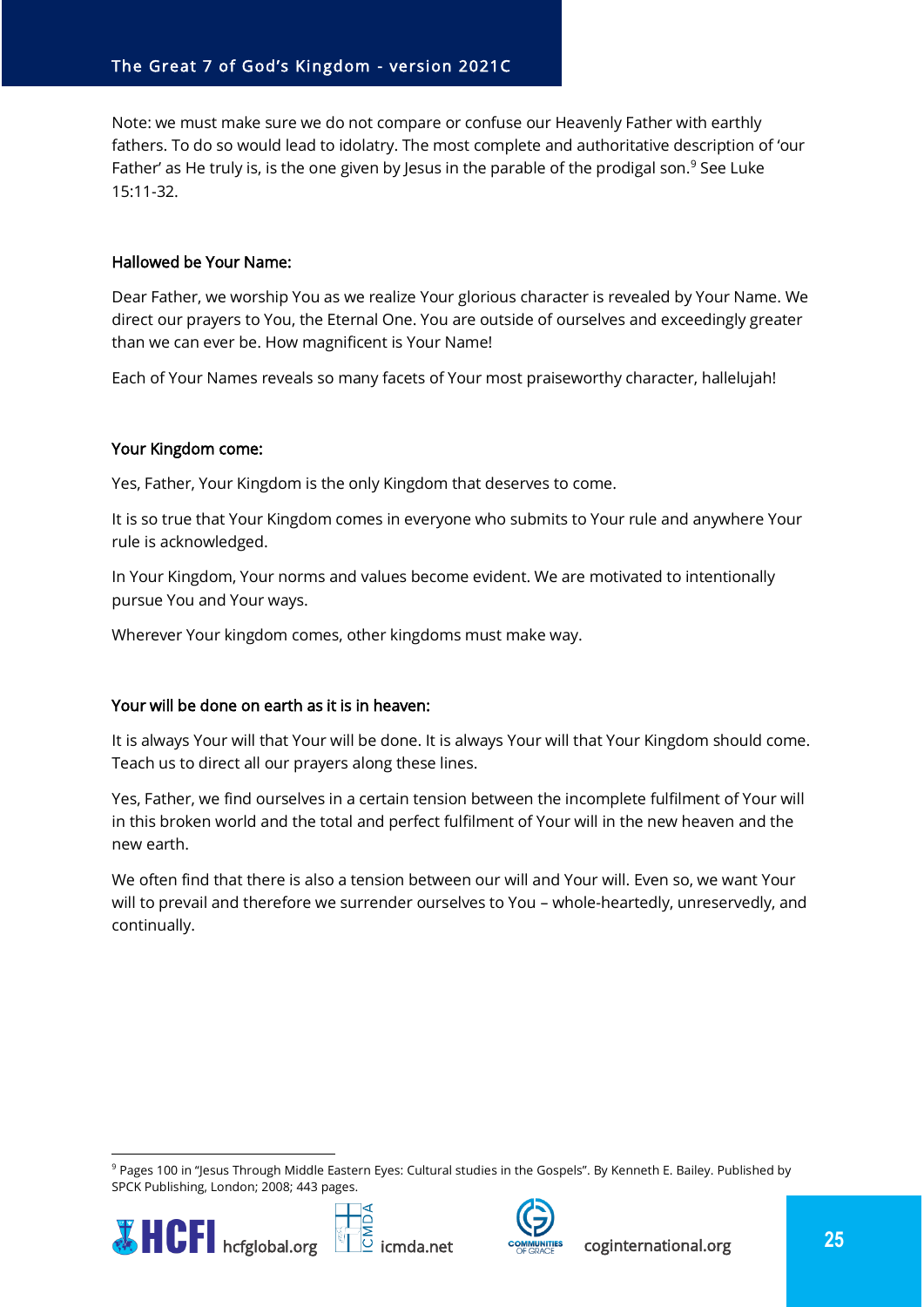## <span id="page-25-0"></span>**Discussion based on the Scripture and Digging Deeper**

• What did you like most about this Bible passage and the Digging Deeper input?

• What did you learn about God / His ways / Jesus Christ?

• What did you learn about people / yourselves?

• What could you do to improve your prayer life in the light of what we learnt today?



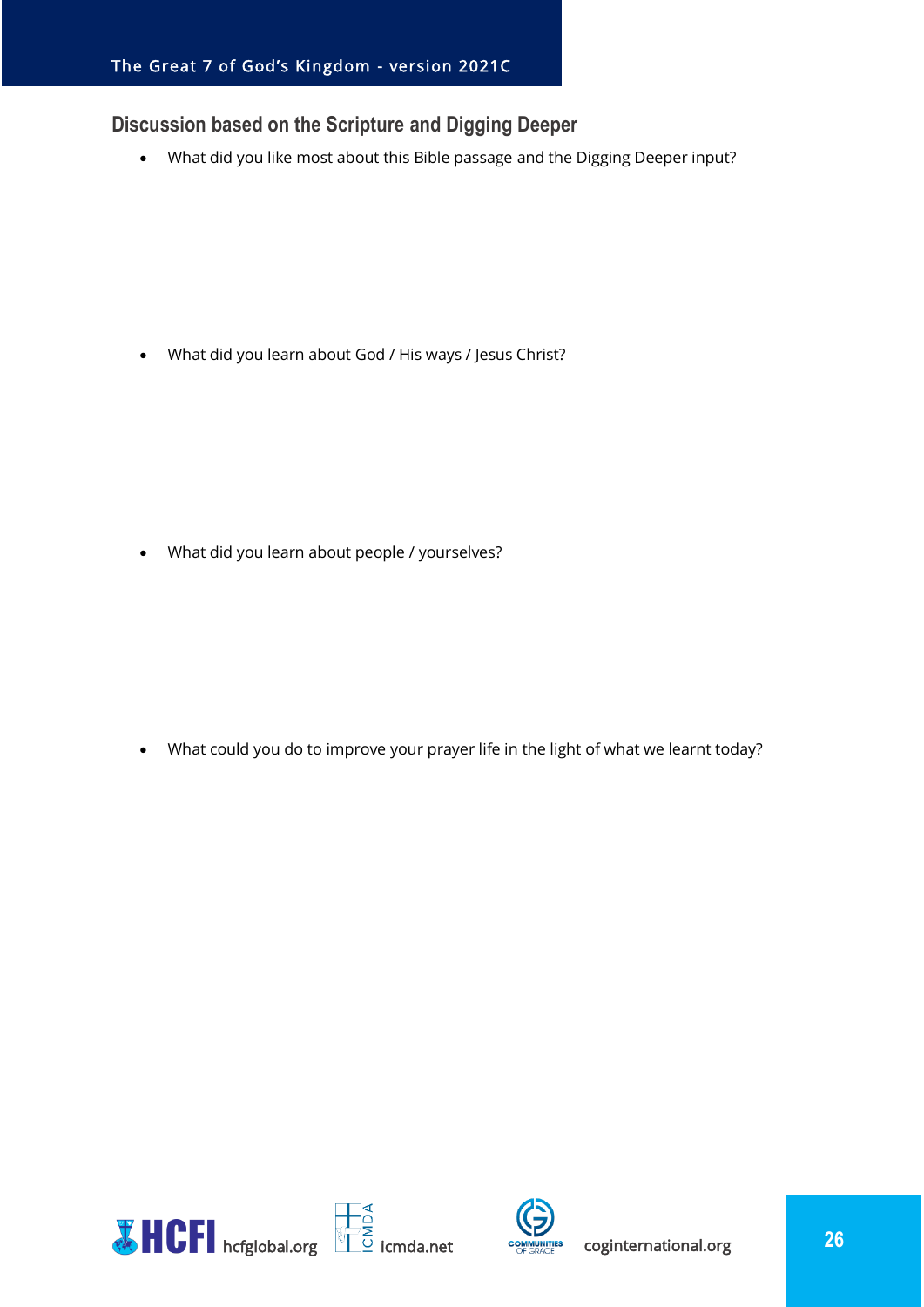## <span id="page-26-0"></span>**Look Forward: Bless one another to obey (1/3)**

• How will you seek to integrate repentance in your relationships with God, with your friends and family, and with your colleagues and neighbours? Anybody specific that you need to ask for forgiveness? "With God's help, I will…"

- Prayer:
	- o For God's help to obey Him as summarized in our "I will" statements. Write down one another's "I will" statements above so that you know what to pray for – not only during this meeting, but also in the period until your next meeting
	- o For the struggles/challenges mentioned at the beginning of the meeting
	- o For the people on your Lost List
- Where and when do we meet next time?

Note: make sure your "I will" statements meet the SMARTIE goal criteria:  $S =$  specific; M = measurable; A = attainable; R = result-oriented; T = time-limited; I = in line with the vision to see God's kingdom come in your five social circles (family, friends, faith community, workplace, neighbourhood); E = exalting God





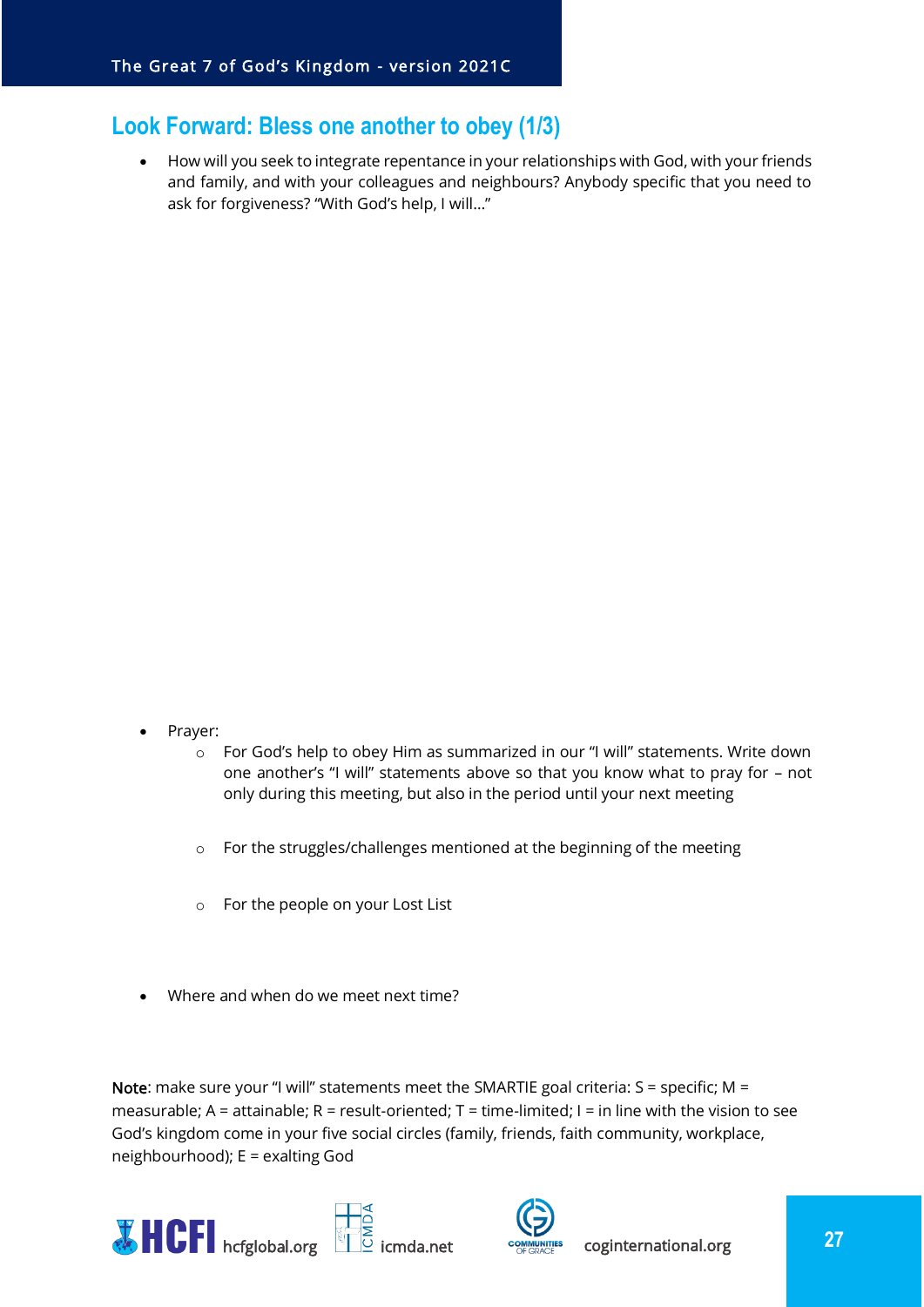## <span id="page-27-0"></span>**Session 5. Great Obedience**

## <span id="page-27-1"></span>**Look Back: Celebration and Fellowship (1/3 of time)**

Welcome everybody and open with prayer.

#### <span id="page-27-2"></span>**Facilitate the discussions on these questions:**

• What happened in the past week that you are thankful for?

• How did it go with the implementation of your "I will…" statements?

• What challenges are you facing right now?



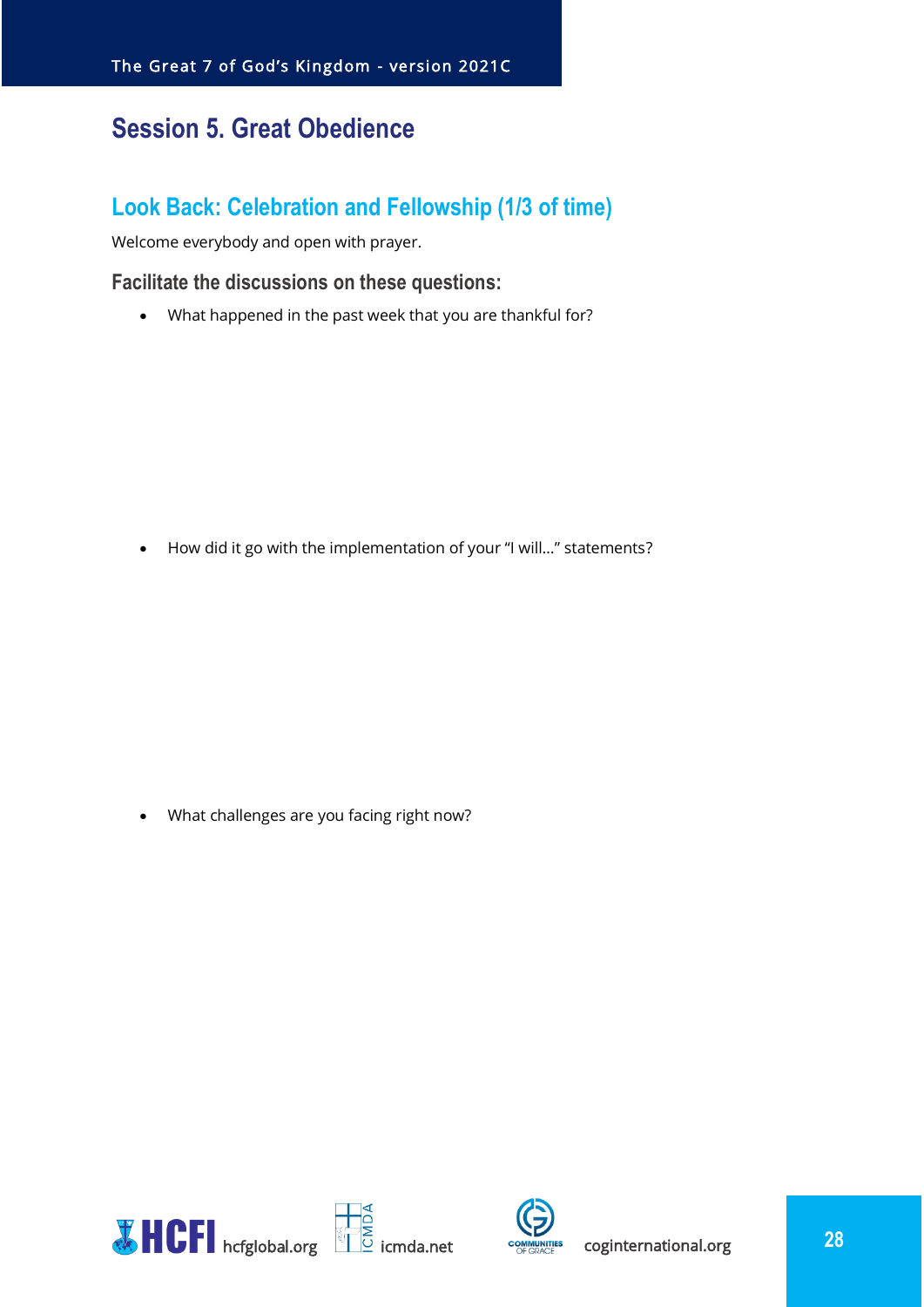## <span id="page-28-0"></span>**Look Up: Listening to God's Word (1/3 of time)**

<span id="page-28-1"></span>**Matthew 7:21-23**

*"NOT EVERYONE WHO SAYS TO ME, 'LORD, LORD!' WILL ENTER THE KINGDOM OF HEAVEN, ONLY THOSE WHO DO WHAT MY FATHER IN HEAVEN WANTS. ON THAT DAY, MANY WILL SAY TO ME, 'LORD, LORD! DIDN'T WE PROPHESY IN YOUR NAME? DIDN'T WE EXPEL DEMONS IN YOUR NAME? DIDN'T WE PERFORM MANY MIRACLES IN YOUR NAME?' THEN I WILL TELL THEM TO THEIR FACES, 'I NEVER KNEW YOU! GET AWAY FROM ME, YOU WORKERS OF LAWLESSNESS!'*

## <span id="page-28-2"></span>**Digging Deeper**

#### Not everyone who says "Lord, Lord":

- These are those who may self-identify as Christians or who have grown up in a Christian environment or who have "Christian language and culture", but their lifestyle bears a different message. This calling upon the Lord's name is empty of real meaning because they do not yet belong to the Father's family. They are first-class hypocrites, just like many of us used to be.
- The term "Lord, Lord" was commonly used as a term of courtesy in New Testament times. However, Jesus does not accept His name to be used in this way. He is God - He wants His name to be honoured as it deserves to be. There is no compromise: if you want to use the Lord's name, you must mean it with all you have and are. Otherwise you are using the Lord's name in vain - the use of the Lord's name in vain is forbidden in the Ten Commandments

#### Those who do what My Father in Heaven wants:

- "do" = the verb 'poieo', which in this instance is rendered in the present active participle. This Greek tense has the meaning of habitually continuing to do what the Father wants  $\rightarrow$ a lifestyle of obedience. By grace, you are on the right road now. You express your gratitude to the Lord through habitual obedience. Of course, you can still stumble while you are on this road, but the general tone of your life is that of obedience

#### Then I will tell them:

- Many deceivers will try to influence even God's own people, using His Name
- The deceivers will make false prophecies, have false deliverance ministries, and perform false miracles
- This type of deception is commonly seen where 'Christians' behave like shamans / witchdoctors who try to influence the visible world through their special interventions in the spiritual realm



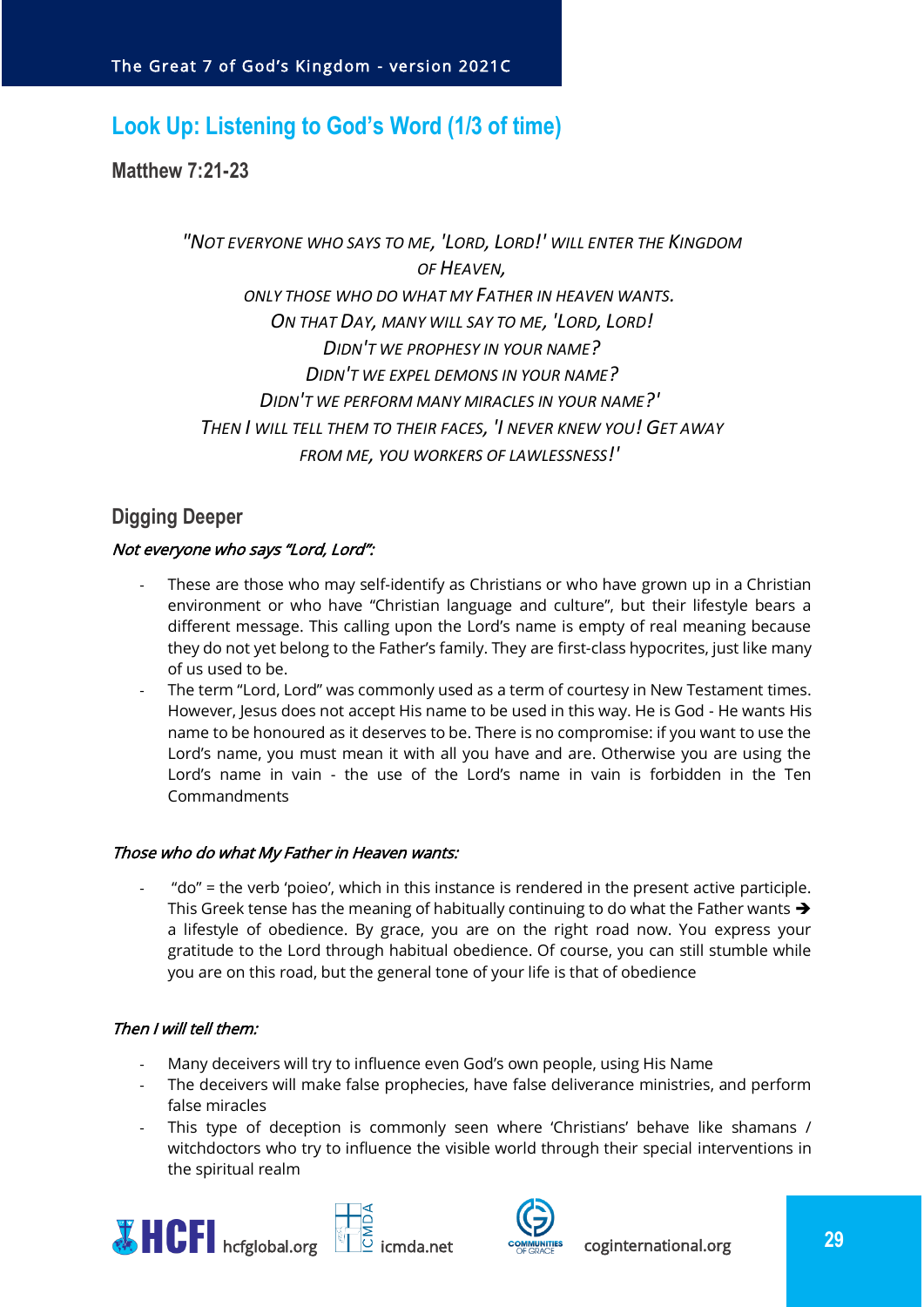#### I do not know you:

- What really matters is whether Jesus Christ really knows you
- It is possible to think you know Jesus Christ when it is not the case. This usually happens when people think they can serve Him on their own conditions without submitting to His Lordship and without repentance regarding their being sinners who have sinned.
- Of course, the Lord does give spiritual gifts that are to be used to bless others and to further the coming of God's kingdom.

#### <span id="page-29-0"></span>**Discussion based on the Scripture and Digging Deeper**

- What did you like most about this Bible passage?
- What did you learn about God / His ways / Jesus Christ?

• What did you learn about people / yourselves?

• How could we apply what we have learnt from Looking Up? In our personal lives? In our social circles: family, friends, faith community, workplace, neighbourhood?



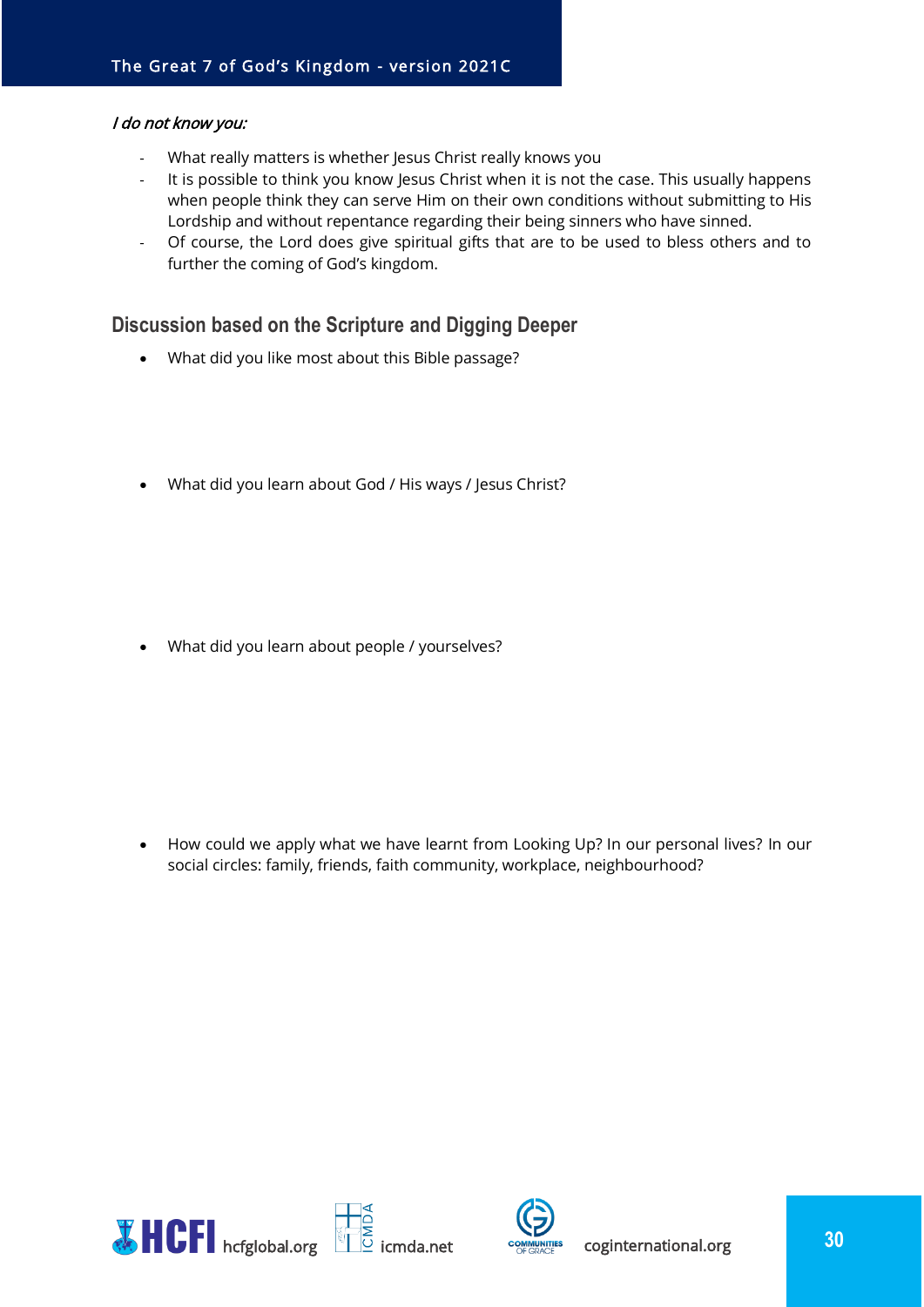## <span id="page-30-0"></span>**Look Forward: Bless one another to obey (1/3)**

• How will you respond to what you learnt today? How will it change your relationships with God, with your friends and family, and with your colleagues and neighbours? "I will…"

- Prayer:
	- o For God's help to obey Him as summarized in our "I will" statements. Write down one another's "I will" statements above so that you know what to pray for – not only during this meeting, but also in the period until your next meeting
	- o For the struggles/challenges mentioned at the beginning of the meeting
	- o For the people on your Lost List
- Where and when do we meet next time?

Note: make sure your "I will" statements meet the SMARTIE goal criteria:

S = specific; M = measurable; A = attainable; R = result-oriented; T = time-limited; I = in line with the vision to see God's kingdom come in your five social circles (family, friends, faith community, workplace, neighbourhood); E = exalting God





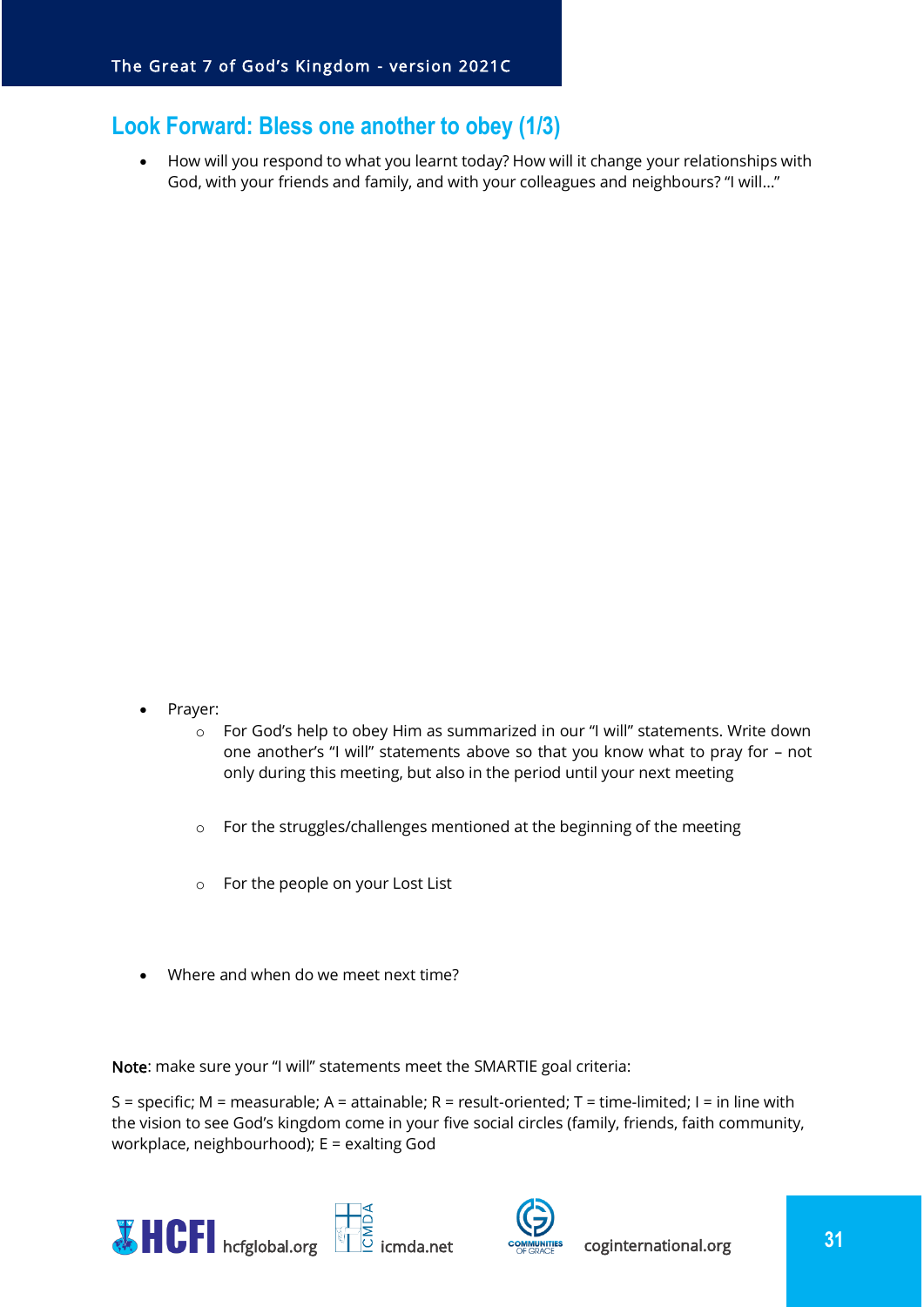## <span id="page-31-0"></span>**Session 6. Great Deliverance**

## <span id="page-31-1"></span>**Look Back: Celebration and Fellowship (1/3 of time)**

Welcome everybody and open with prayer.

#### <span id="page-31-2"></span>**Facilitate the discussions on these questions:**

• What happened in the past week that you are thankful for?

• How did it go with the implementation of your "I will…" statements?

• What challenges are you facing right now?



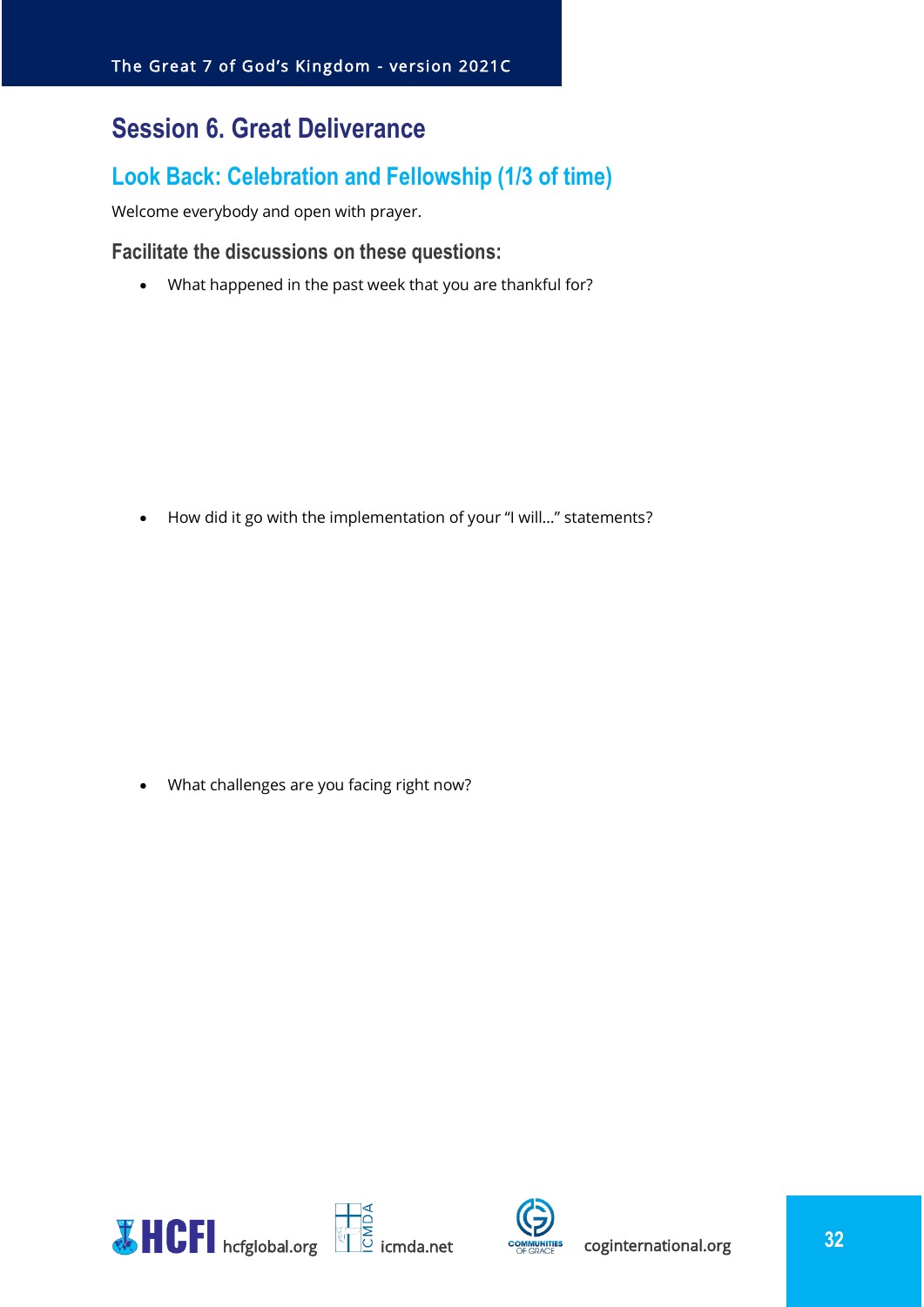## <span id="page-32-0"></span>**Look Up: Listening to God's Word (1/3 of time)**

<span id="page-32-1"></span>**Matthew 12:25-30**

*But Jesus knew their thoughts, and said to them: "Every kingdom divided against itself is brought to desolation, and every city or house divided against itself will not stand. If Satan casts out Satan, he is divided against himself. How then will his kingdom stand? And if I cast out demons by Beelzebub, by whom do your sons cast them out? Therefore, they shall be your judges. But if I cast out demons by the Spirit of God, surely the kingdom of God has come upon you. Or how can one enter a strong man's house and plunder his goods, unless he first binds the strong man? And then he will plunder his house. He who is not with Me is against Me, and he who does not gather with Me scatters abroad.*

## <span id="page-32-2"></span>**Digging Deeper**

#### Every kingdom divided ➔ desolation

Divided = meridzo = divided, separated into parts, disunited, in discord

Desolation = eremoo = lay waste, wilderness, desert, made desolate, be destroyed, come to nothing

#### Every city or house divided ➔ will not stand

Will not stand = ou histemi = not set in place, not able to hold position, fall, not stand forth, not be established, not in balance, not able to stand fast against the enemy, not able to endure/persist,

Note 1: by looking at the meaning of divided, desolation, and will not stand, we get a good idea of the impact of demonization on people.

Note 2: we use the word 'demonization' to define the influence of demons on human beings - in line with a literal translation of the Greek word 'daimonidzomai' used in the New Testament. Thus, one avoids all kinds of unhelpful discussions about the so-called differences between demon-possession, demon-oppression, etc. The New Testament does not make such distinctions. Even believers, who are owned/possessed by the Lord can be under demonic





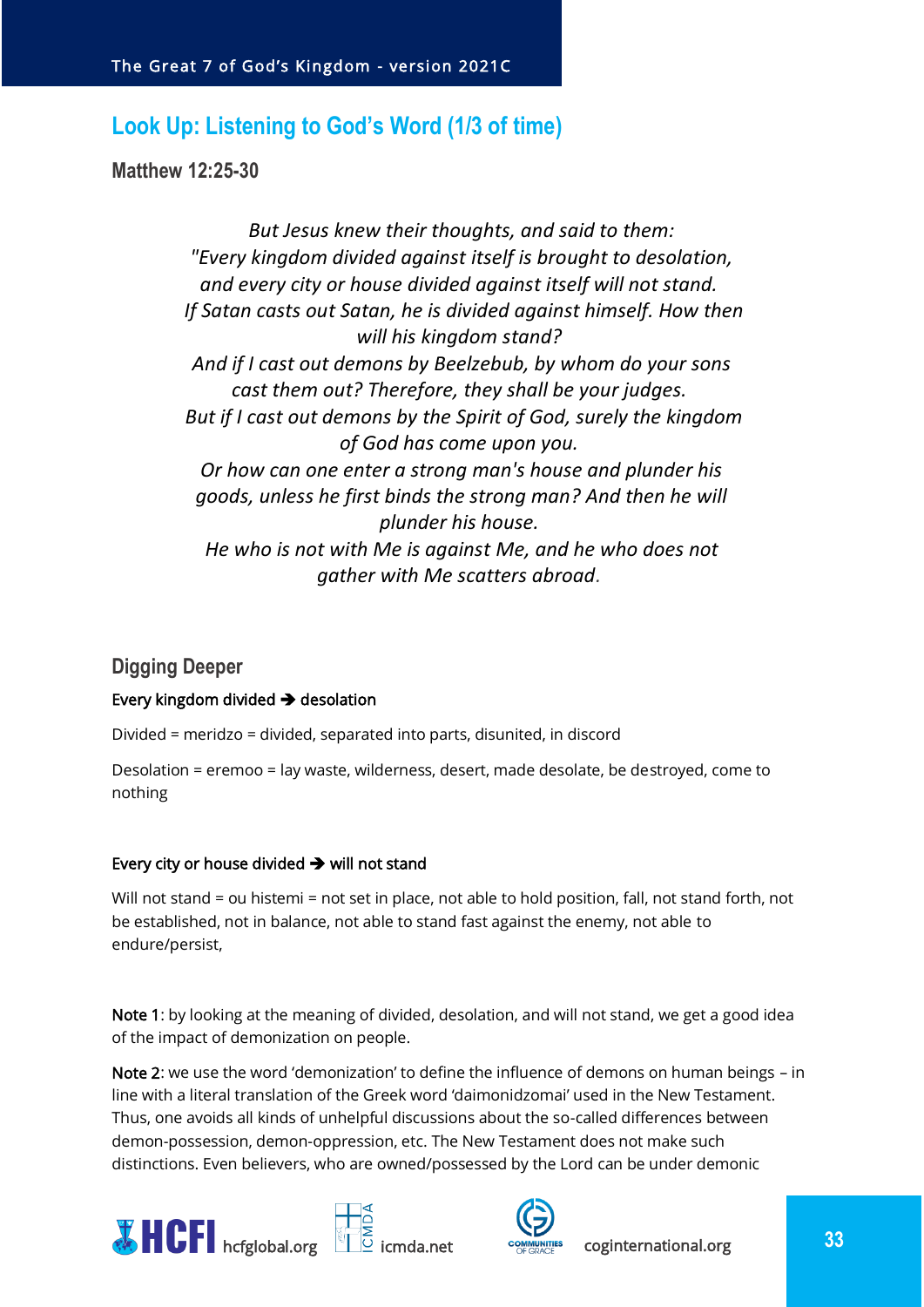influence = demonized. This could happen when we give space to demons through allowing sin in our lives. The Lord owns believers both by the right of creation and by the right of adoption/salvation. Unbelievers are also owned by the Lord by right of creation, but they have not yet experienced the deliverance He wants to give. Both believers and unbelievers who have been demonized need deliverance. We need to make sure that we do not blame demons for our sins, but they may gain influence over us because of our sin. For example, if we sin by not using the shield of faith, the fiery darts of the enemy harm us and lead us into bondage. The enemy will try to bring believers into bondage through lies and deception. It is important to detect the arrows coming from the enemy and deal with them in truth and faith.

#### I cast out demons by the Spirit of God  $\rightarrow$  the kingdom of God has come upon you

#### Cast out = ekballo = cast, throw out, drive, force out, expel

The Lord will use us in deliverance ministry as we go through life, seeking His kingdom first. We need to make sure we are cleansed and in constant submission to Him. The power and authority of Jesus Christ is supreme and unshakable. We need to understand that in the clash, God's sovereignty will overrule, and we are taking a stand in the battle based on the victory of Jesus Christ on the Cross. His authority and power has been given to us so that we can represent Him in the deliverance of those who need it, see Luke 9:1. It is usually a good idea to practice deliverance ministry together with one or two other believers. This is a power and authority clash of two kingdoms, and it is helpful for two or three to agree on what is prayed for and done in ministry.

#### Demons = daimonia = demons, evil spirits, fallen angels.

They are spiritual beings that seek to influence/control/harm human beings through deception, manipulation, coercion, and intimidation. They seek to capture the mind and/or make the mind passive. Unrestricted openness to whatever we come across combined with lack of discernment can be very dangerous.

#### He who is not with Me  $\rightarrow$  against Me

We cannot be neutral when it comes to the matter of the Lordship of Jesus Christ and the advance of His kingdom in and through us. Our will needs to be in complete submission to His will for His kingdom to come in our lives.

#### He who does not gather with Me → scatters abroad

Those who belong to Jesus Christ are relationship builders

- They seek to gather the last, the least and the lost to Christ
- They unite the Body of Christ wherever they go
- They build bridges to the hearts of their neighbours in family, congregation, workplace, and neighbourhood

The enemies of Christ spread division, strife, conflict, injustice and immorality, thus separating people who should be united





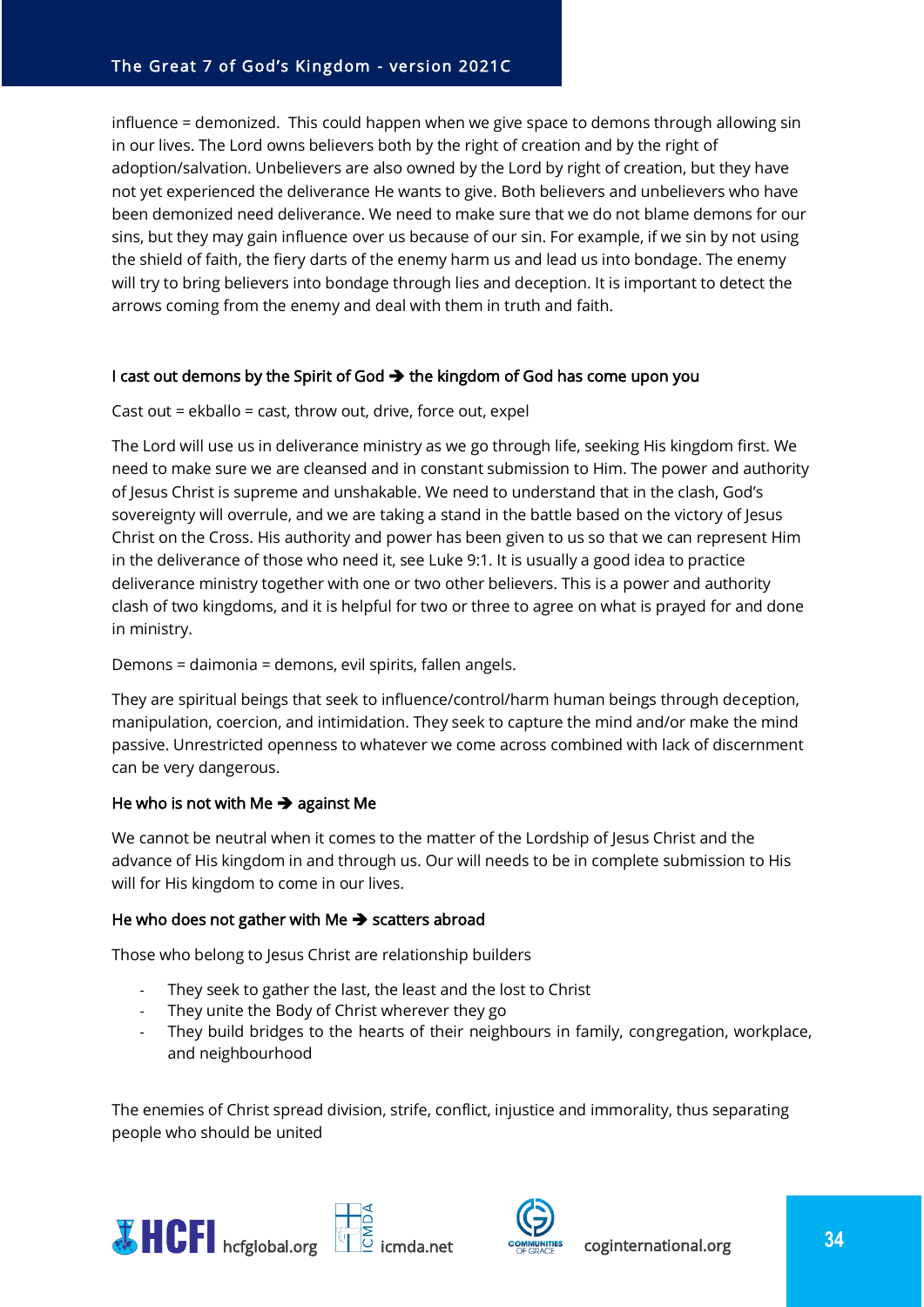## <span id="page-34-0"></span>**Discussion based on the Scripture and Digging Deeper**

• What did you like most about this Bible passage / Digging Deeper?

• What did you learn about God / His ways / Jesus Christ?

• What did you learn about people / yourselves?

• How could we apply what we have learnt from Looking Up? In our personal lives? In our social circles: family, friends, faith community, workplace, neighbourhood?



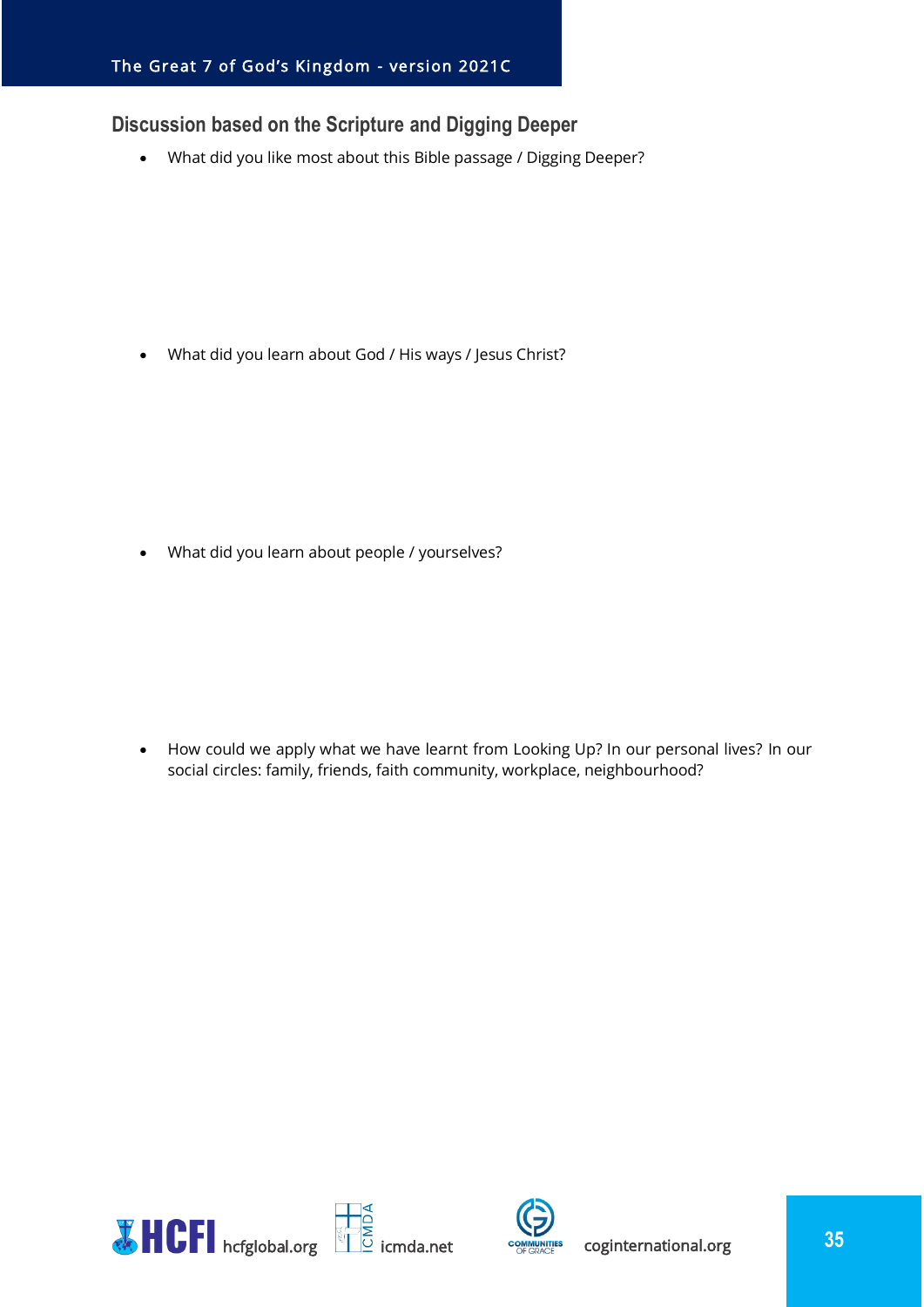## <span id="page-35-0"></span>**Look Forward: Bless one another to obey (1/3)**

- How will you apply what you learnt from Looking Up? How will it affect your relationships with God, with your friends and family, and with your colleagues and neighbours?
- "With God's help, I will…"

- Prayer:
	- o For God's help to obey Him as summarized in our "I will" statements. Write down one another's "I will" statements above so that you know what to pray for – not only during this meeting, but also in the period until your next meeting
	- o For the struggles/challenges mentioned at the beginning of the meeting
	- o For the people on your Lost List
- Where and when do we meet next time?

Note: make sure your "I will" statements meet the SMARTIE goal criteria:

S = specific; M = measurable; A = attainable; R = result-oriented; T = time-limited; I = in line with the vision to see God's kingdom come in your five social circles (family, friends, faith community, workplace, neighbourhood); E = exalting God





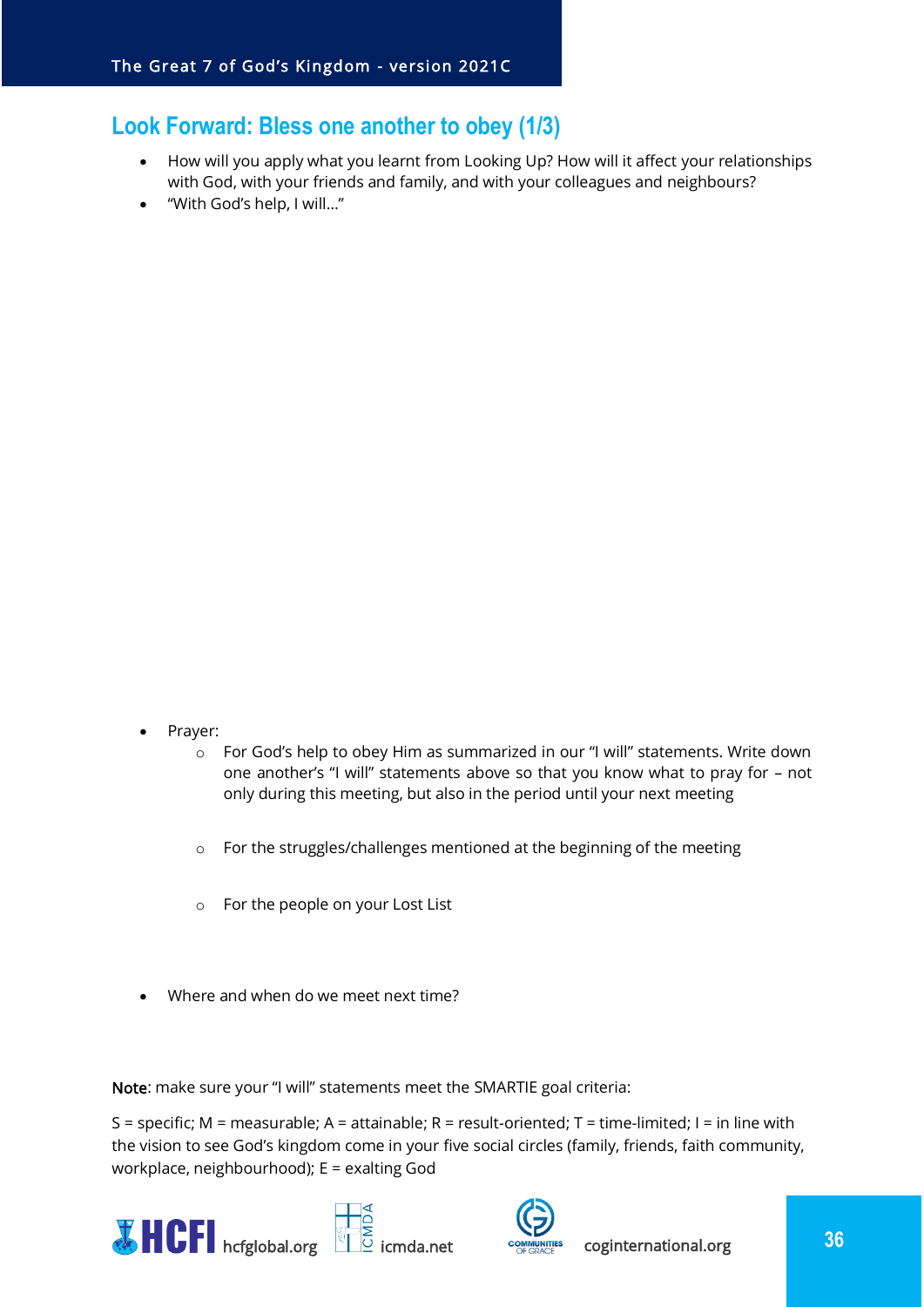## <span id="page-36-0"></span>**Session 7. Great Sower**

## <span id="page-36-1"></span>**Look Back: Celebration and Fellowship (1/3 of time)**

Welcome everybody and open with prayer.

#### <span id="page-36-2"></span>**Facilitate the discussions on these questions:**

• What happened in the past week that you are thankful for?

• How did it go with the implementation of your "I will…" statements?

• What challenges are you facing right now?



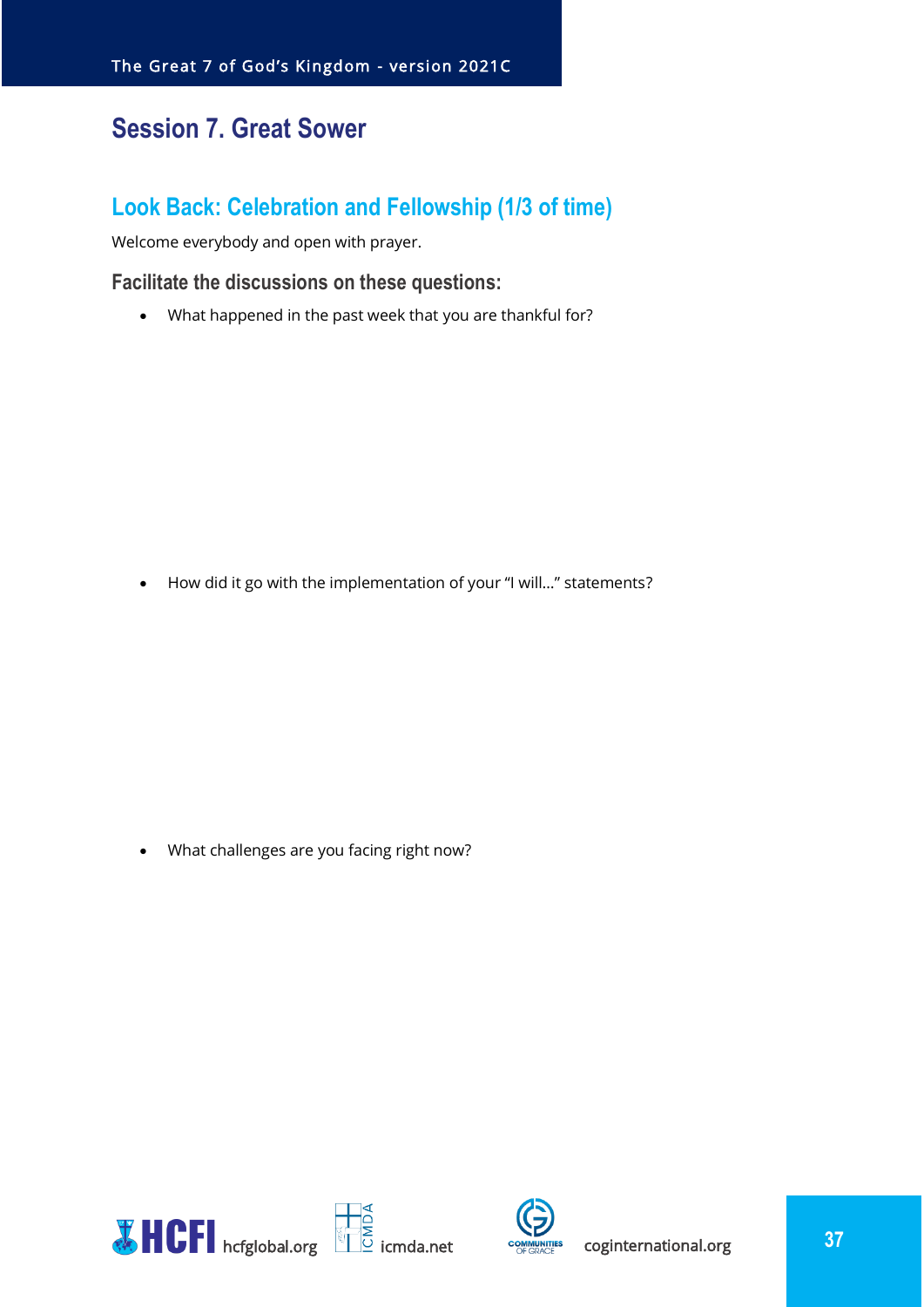## <span id="page-37-0"></span>**Look Up: Listening to God's Word (1/3 of time)**

#### <span id="page-37-1"></span>**Matthew 13:3-23**

Then He spoke many things to them in parables, saying: "Behold, a sower went out to sow. And as he sowed, some seed fell by the wayside; and the birds came and devoured them. Some fell on stony places, where they did not have much earth; and they immediately sprang up because they had no depth of earth. But when the sun was up they were scorched, and because they had no root they withered away. And some fell among thorns, and the thorns sprang up and choked them. But others fell on good ground and yielded a crop: some a hundredfold, some sixty, some thirty. He who has ears to hear, let him hear!"

And the disciples came and said to Him, "Why do You speak to them in parables?" He answered and said to them, "Because it has been given to you to know the mysteries of the kingdom of heaven, but to them it has not been given. For whoever has, to him more will be given, and he will have abundance; but whoever does not have, even what he has will be taken away from him. Therefore, I speak to them in parables, because seeing they do not see, and hearing they do not hear, nor do they understand. And in them the prophecy of Isaiah is fulfilled, which says: 'HEARING YOU WILL HEAR AND SHALL NOT UNDERSTAND AND SEEING YOU WILL SEE AND NOT PERCEIVE; FOR THE HEARTS OF THIS PEOPLE HAVE GROWN DULL. THEIR EARS ARE HARD OF HEARING, AND THEIR EYES THEY HAVE CLOSED, LEST THEY SHOULD SEE WITH THEIR EYES AND HEAR WITH THEIR EARS, LEST THEY SHOULD UNDERSTAND WITH THEIR HEARTS AND TURN, SO THAT I SHOULD HEAL THEM.'

But blessed are your eyes for they see, and your ears for they hear; for assuredly, I say to you that many prophets and righteous men desired to see what you see, and did not see it, and to hear what you hear, and did not hear it.

"Therefore, hear the parable of the sower: When anyone hears the word of the kingdom, and does not understand it, then the wicked one comes and snatches away what was sown in his heart. This is he who received seed by the wayside. But he who received the seed on stony places, this is he who hears the word and immediately receives it with joy; yet he has no root in himself but endures only for a while. For when tribulation or persecution arises because of the word, immediately he stumbles. Now he who received seed among the thorns is he who hears the word, and the cares of this world and the deceitfulness of riches choke the word, and he becomes unfruitful. But he who received seed on the good ground is he who hears the word and understands it, who indeed bears fruit and produces: some a hundredfold, some sixty, some thirty."



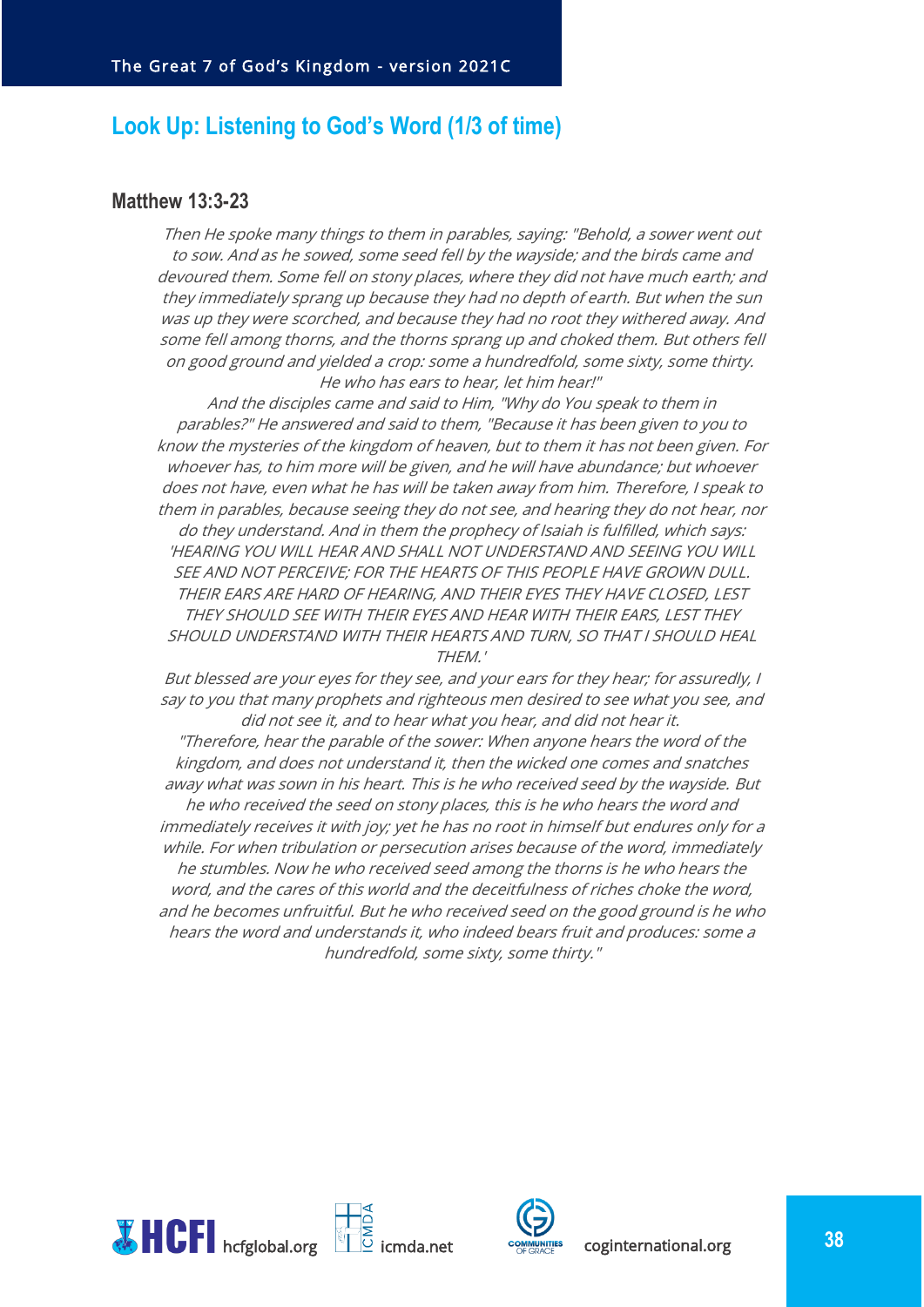#### <span id="page-38-0"></span>**Discussion based on the Scripture**

• What did you like most about this Bible passage?

• What did you learn about God / His ways / Jesus Christ?

• What did you learn about people / yourselves?

• How could we apply what we have learnt from Looking Up? In our personal lives? In our social circles: family, friends, faith community, workplace, neighbourhood?



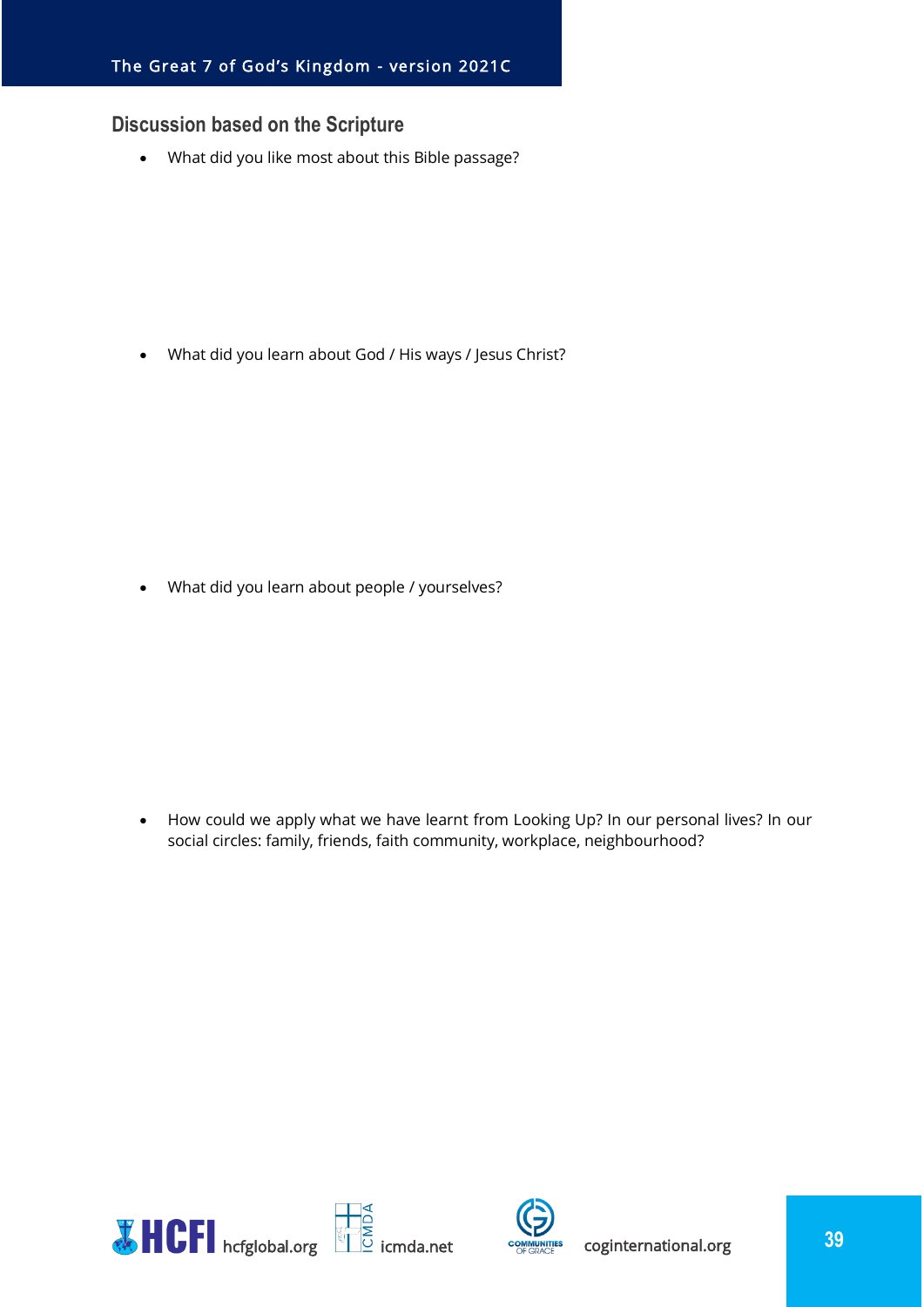## <span id="page-39-0"></span>**Look Forward: Bless one another to obey (1/3)**

• How will you apply what you have learnt from Looking Up? How will it affect your relationships with God, with your friends and family, and with your colleagues and neighbours? "With God's help, I will…"

- Prayer:
	- o For God's help to obey Him as summarized in our "I will" statements. Write down one another's "I will" statements above so that you know what to pray for – not only during this meeting, but also in the period until your next meeting
	- o For the struggles/challenges mentioned at the beginning of the meeting
	- o For the people on your Lost List
- Where and when do we meet next time?
	- o This is a time to evaluate:
		- Do we want to continue meeting as a group or not?
		- **.** If so, do we want to explore the remainder of the teachings of Jesus Christ about the Kingdom of God, or do we want to move on to another topic in the Great 7 series?

Note: make sure your "I will" statements meet the SMARTIE goal criteria:

S = specific; M = measurable; A = attainable; R = result-oriented; T = time-limited; I = in line with the vision to see God's kingdom come in your five social circles (family, friends, faith community, workplace, neighbourhood); E = exalting God





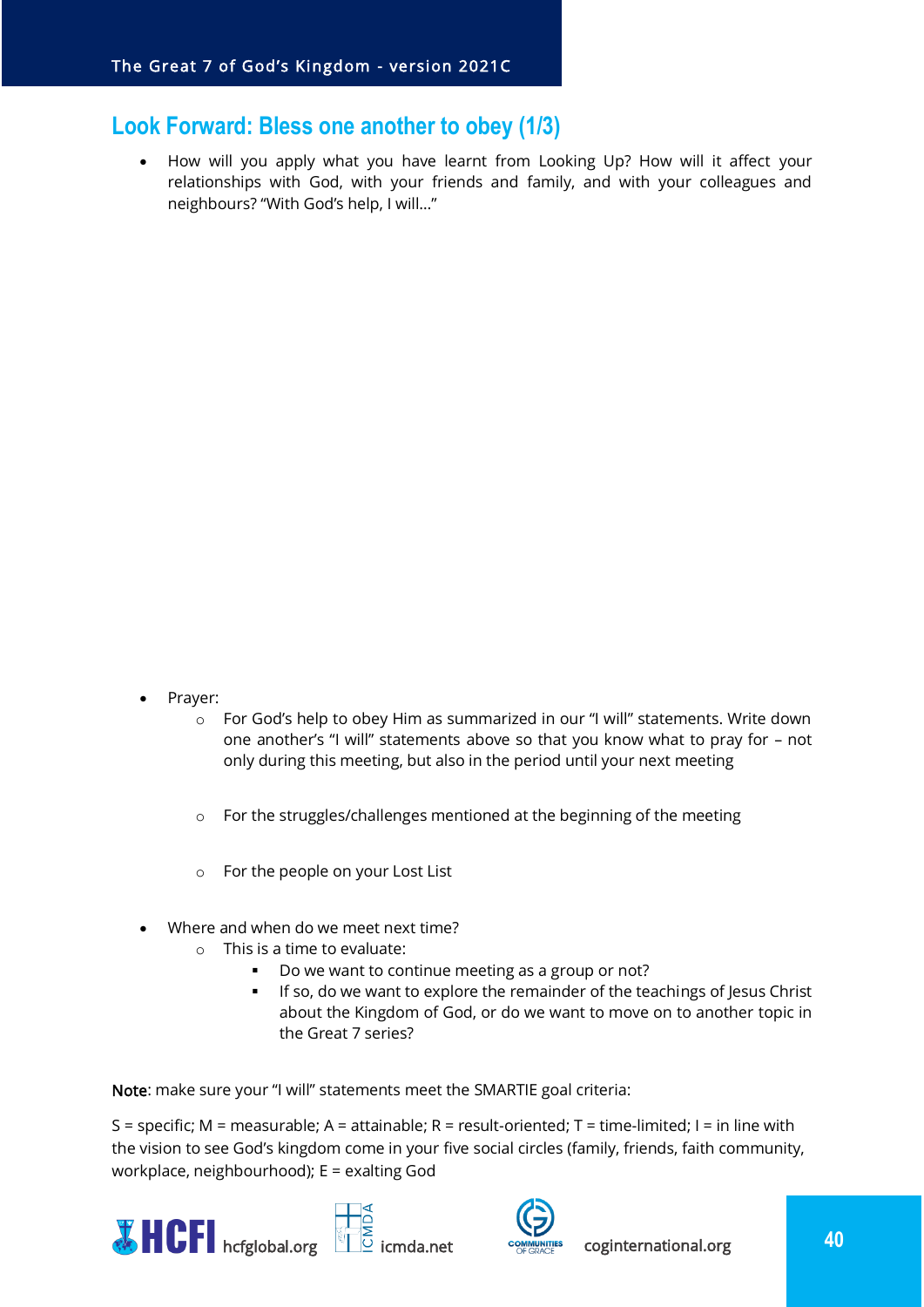Congratulations, you have completed the series: Great Seven of God's Kingdom. It is possible to continue with the remainder of the teachings of Jesus Christ about God's kingdom. Here is an overview:

| 1.  | <b>Great Repentance</b>           | Matthew 4:13-17             |
|-----|-----------------------------------|-----------------------------|
| 2.  | <b>Great Blessedness</b>          | Matthew 5:3-10              |
| 3.  | <b>Great Torah</b>                | Matthew 5:17-20             |
| 4.  | <b>Great Prayer</b>               | Matthew 6:9-13              |
| 5.  | <b>Great Obedience</b>            | Matthew 7:21-23             |
| 6.  | <b>Great Deliverance</b>          | Matthew 12:25-30            |
| 7.  | <b>Great Sower</b>                | Matthew 13:1-9 and 18-23    |
| 8.  | The Wheat and the Tares           | Matthew 13:24-30 and 36-43  |
| 9.  | <b>The Sprouting Seed</b>         | Mark 4:26-29                |
| 10. | The Mustard Seed                  | Matthew 13:31-32            |
| 11. | The Leaven                        | Matthew 13:33-33            |
| 12. | The Hidden Treasure               | Matthew 13:44               |
| 13. | The Pearl of Great Price          | Matthew 13:45-46            |
| 14. | Drawing in the Net                | Matthew 13:47-50            |
| 15. | The Household Treasures           | Matthew 13:52               |
| 16. | The Kingdom is for the child-like | Matthew 18:1-5 and 19:13-15 |
| 17. | <b>Riches and the Kingdom</b>     | Matthew 19:16-26            |
| 18. | The Internal Kingdom              | Luke 17:20-21               |
| 19. | <b>Entering the Kingdom</b>       | John 3:3-7                  |
| 20. | The Two Sons                      | Matthew 21:28-32            |
| 21. | The Wicked Vinedressers           | Matthew 21:33-44            |

How to go about it:

1. Keep on using the same Three-Part Approach that you have been using in the first seven meetings.

2. The only difference is in the Look Up section. There you use the Scripture portions, one per meeting, starting from number 8 in the table above.

On the next page there is a one-page overview of the Three-Part Approach.





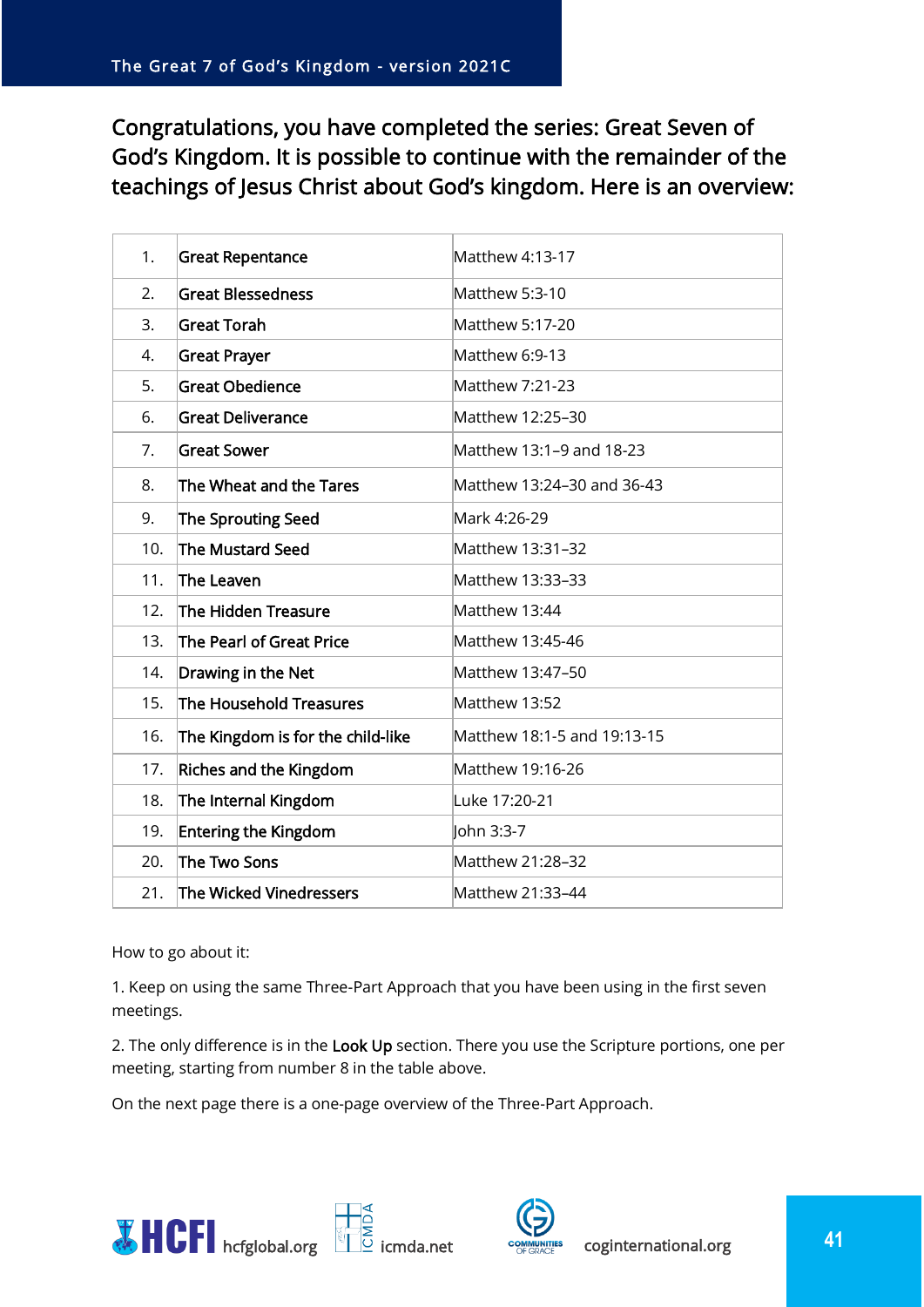## <span id="page-41-0"></span>**Overview: Three-Part Approach in Discovery Groups**

## <span id="page-41-1"></span>**Look Back: Celebration and Fellowship (1/3 of time)**

Welcome everybody and open with prayer.

#### <span id="page-41-2"></span>**Facilitate the discussions on these questions:**

- **1.** What happened in the past week that you are thankful for?
- **2.** How did it go with the implementation of your "I will…" statements?
- **3.** What challenges / struggles are you facing right now? (take notes, you will pray for one another in the third part of the meeting)

## <span id="page-41-3"></span>**Look Up: Listening to God's Word (1/3 of time)**

#### <span id="page-41-4"></span>**Scripture portion taken from the Scripture List**

#### <span id="page-41-5"></span>**Discussion based on the Scripture**

- **1.** What did you like most about this Bible passage?
- **2.** What did you learn about God / His ways / Jesus Christ?
- **3.** What did you learn about people / yourselves?
- **4.** How could we possibly apply what we have learnt from Looking Up? In our personal lives? In our social circles: family, friends, faith community, workplace, neighbourhood?

## <span id="page-41-6"></span>**Look Forward: Bless one another to obey (1/3)**

- **1.** How will you seek to respond to what God has said to you during this meeting? Does He put someone on your heart who needs help? Does He give you an idea of what you could do? "With God's help, I will…"
- **2.** Prayer:
	- a. For God's help to obey Him as summarized in our "I will" statements. Write down one another's "I will" statements above so that you know what to pray for – not only during this meeting, but also in the period until your next meeting
	- b. For one another's struggles/challenges mentioned at the beginning of the meeting
	- c. For the people on your Lost List
- **3.** Where and when do we meet next time?

Note: make sure your "I will" statements meet the SMARTIE goal criteria:

S = specific; M = measurable; A = attainable; R = result-oriented; T = time-limited; I = in line with the vision to see God's kingdom come in your five social circles (family, friends, faith community, workplace, neighbourhood); E = exalting God



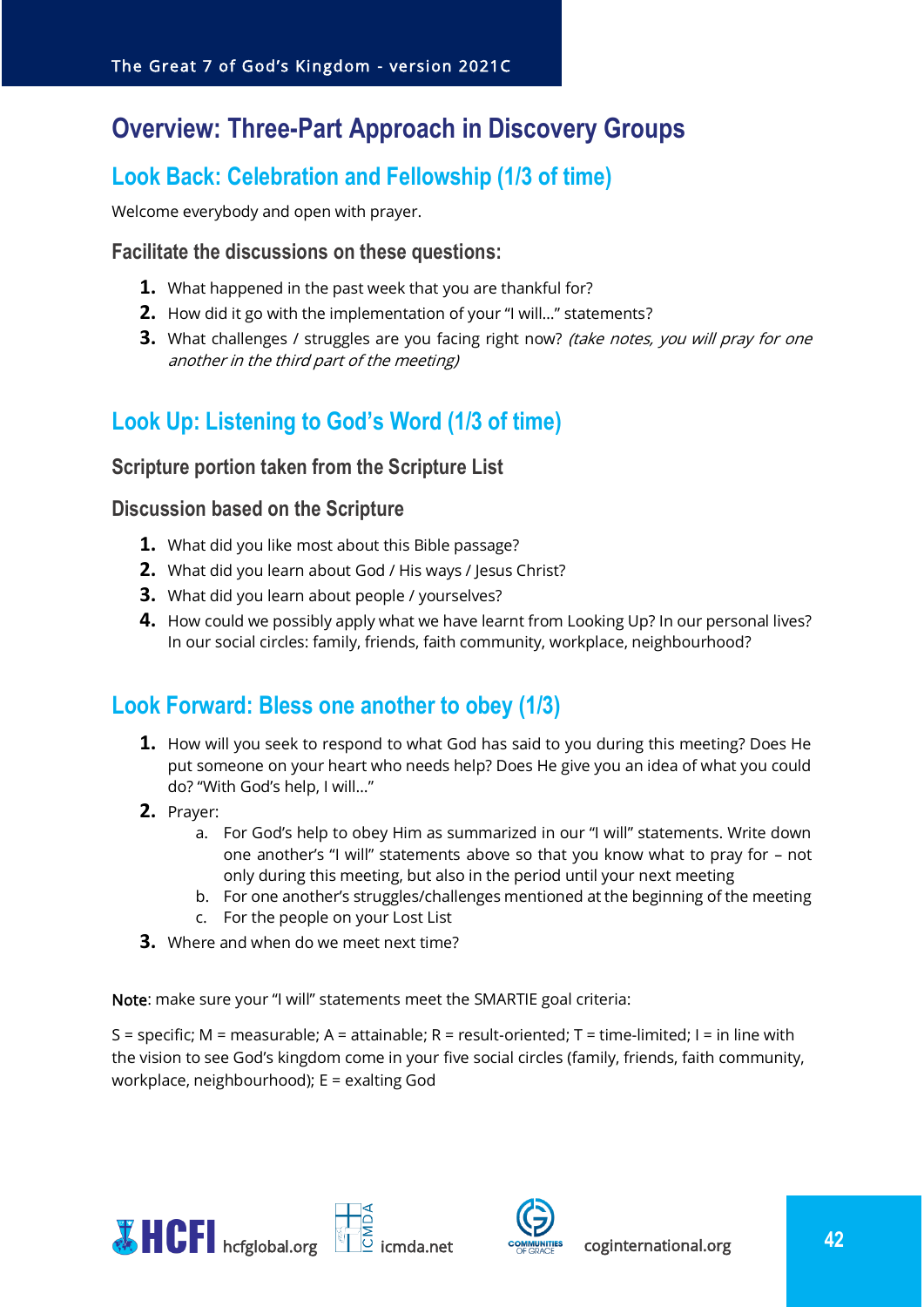## <span id="page-42-0"></span>**Other series available from HCFI:**

- Growing as Witnesses in the health field (18 sessions)
- Great Seven of Jesus Christ (7 sessions)
- Great Seven of Integral Health (7 sessions)
- Great Seven of I AM (7 sessions)

## <span id="page-42-1"></span>**Further possibilities**

Now that you are more familiar with the Discovery Group approach, you can easily facilitate further Discover Group meetings by:

- **1.** Following thematic Scripture Selections. Thematic Scripture Selections are found on www.acceleratetraining.org There you can also find series for seekers as well as some specifically geared to people with specific religious backgrounds.
- **2.** Going through Bible books one chapter at a time. After reading the whole chapter, the participants share with one another using the standard set of questions for Look Up.
- **3.** Telling Bible Stories. Use an appropriate Bible Story in the Look Up section of the meeting. We recommend the approach of 'Simply the Story'. http://simplythestory.org/oralbiblestories/ In their Handbook there is a section explaining how you could use Bible Stories in Discovery Group format http://simplythestory.org/downloads/PDFs/STS-Handbookv6d\_2020.01.18.pdf



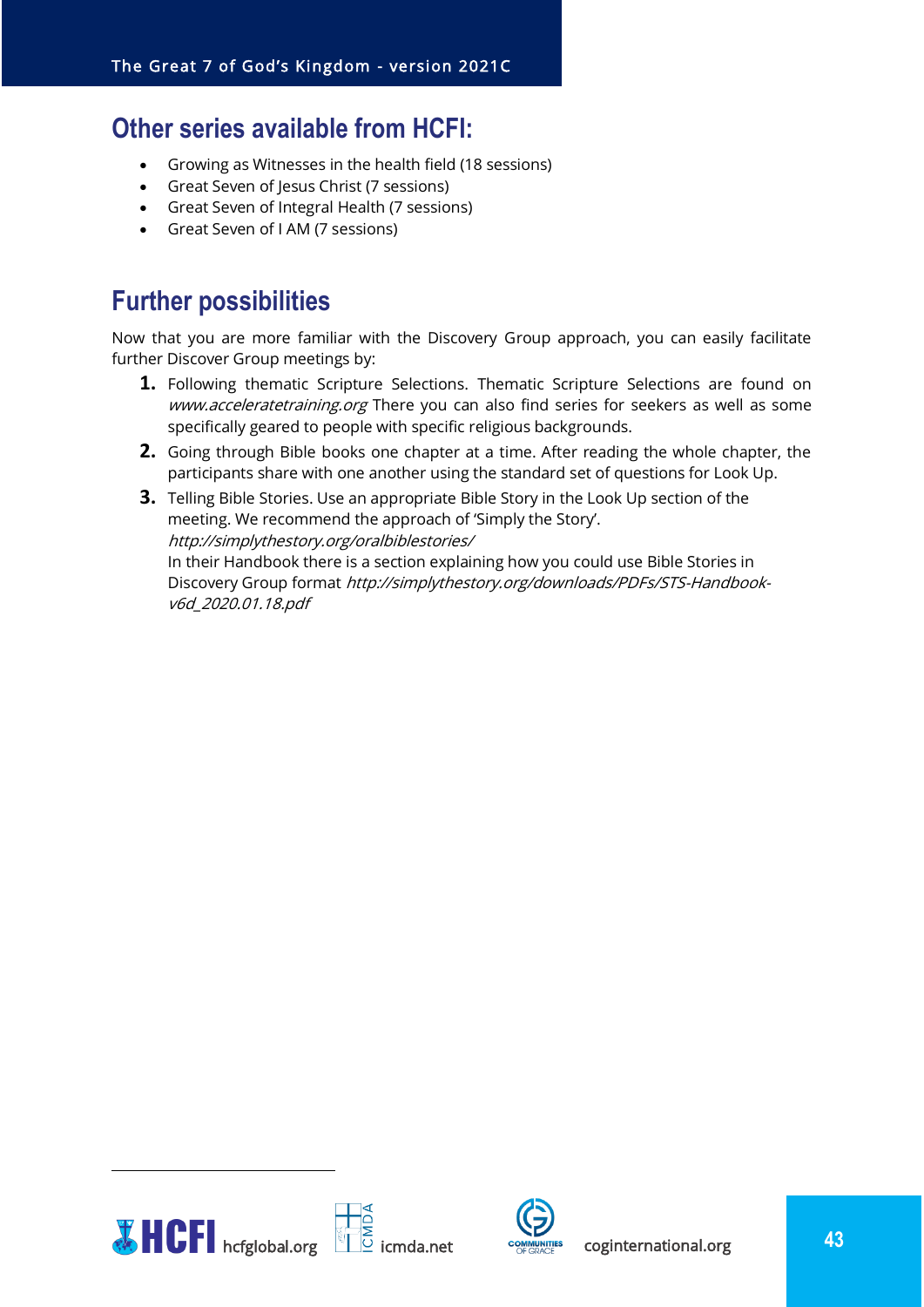## <span id="page-43-0"></span>**Addendum 1: SOAPS**



## **S.O.A.P.S. Daily Devotional Time**

Use a systematic approach to go through the whole Bible in your daily devotional times

To start with, prayerfully read one chapter a day and use a devotional notebook to write down your **SOAPS notes** 

Option one: Start at the beginning of the Bible and proceed from there

Option two: Switch between a chapter in the Old Testament and one in the New Testament on alternate days

Option three: The Seven Sections Approach, which is explained later

Choose the option that works best for you

SOAPS UK 2021C www.hcfglobal.org www.icmda.net

Use a Devotional **Notebook to** record the five elements of your **SOAPS** 

- 1. S = Scripture: Prayerfully read one chapter of the Bible. Write down the portion of that chapter that speaks to you
- 2. O = Observation: What does this portion of the Bible say about God, His ways, people, you?
- 3. A = Application: How does God want you to respond to what He said to you through His Word?
- 4. P = Prayer: Ask God to help you to respond to Him in a way that brings Him joy.
- 5. S = Share: With whom will you try to share what you learnt during your SOAPS time?

*X* **HCFI** 

**TICMDA** 

SOAPS UK 2021C www.hcfglobal.org www.icmda.net







 $\overline{z}$